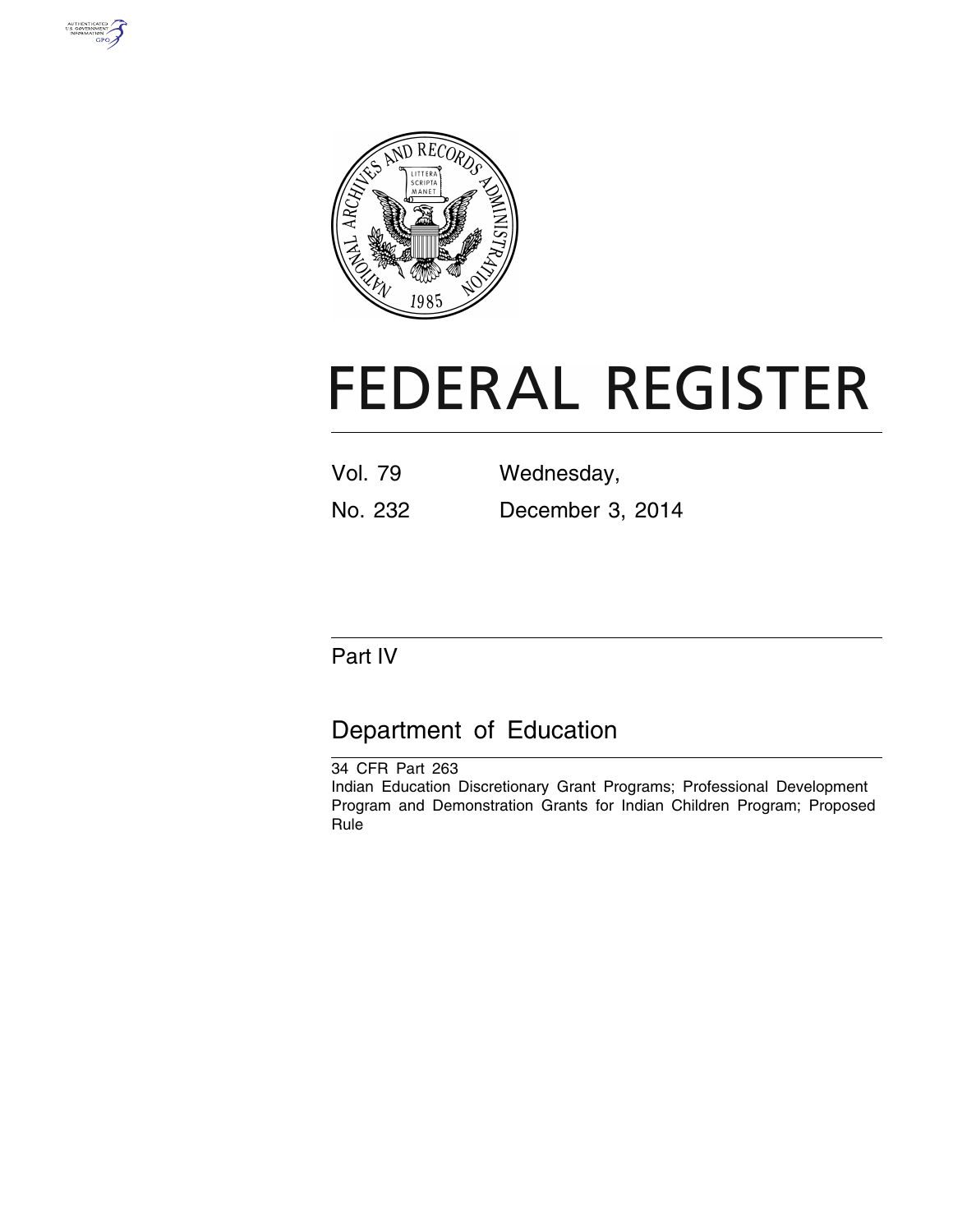# **DEPARTMENT OF EDUCATION**

# **34 CFR Part 263**

#### **RIN 1810–AB19**

# **[Docket ID ED–2014–OESE–0050]**

# **Indian Education Discretionary Grant Programs; Professional Development Program and Demonstration Grants for Indian Children Program**

**AGENCY:** Office of Elementary and Secondary Education, Department of Education.

# **ACTION:** Notice of proposed rulemaking.

**SUMMARY:** The Secretary proposes to revise the regulations that govern the Professional Development program and the Demonstration Grants for Indian Children program (Demonstration Grants program), authorized under title VII of the Elementary and Secondary Education Act of 1965, as amended (ESEA). The proposed regulations would govern the grant application process for new awards for each program for the next fiscal year in which competitions are conducted for that program and subsequent years. For the Professional Development program, the regulations would enhance the project design and quality of services to better meet the objectives of the program; establish post-award requirements; and govern the payback process for grants in existence on the date these regulations become effective. For the Demonstration Grants program, we propose new priorities, including one for native youth community projects, and application requirements. **DATES:** We must receive your comments on or before January 2, 2015.

**ADDRESSES:** Submit your comments through the Federal eRulemaking Portal or via postal mail, commercial delivery, or hand delivery. We will not accept comments submitted by fax or by email or those submitted after the comment period. To ensure that we do not receive duplicate copies, please submit your comments only once. In addition, please include the Docket ID at the top of your comments.

If you are submitting comments electronically, we strongly encourage you to submit any comments or attachments in Microsoft Word format. If you must submit a comment in Adobe Portable Document format (PDF), we strongly encourage you to convert the PDF to print-to-PDF format or to use some other commonly used searchable text format. Please do not submit the PDF in a scanned format. Using printto-PDF format allows the Department to

electronically search and copy certain portions of your submissions.

• *Federal eRulemaking Portal:* Go to *[www.regulations.gov](http://www.regulations.gov)* to submit your comments electronically. Information on using Regulations.gov, including instructions for accessing agency documents, submitting comments, and viewing the docket, is available on the site under ''Are you new to the site?''

• *Postal Mail, Commercial Delivery, or Hand Delivery:* If you mail or deliver your comments about these proposed regulations, address them to: John Cheek, U.S. Department of Education, 400 Maryland Avenue SW., Room 3W207, Washington, DC 20202–6135. Telephone: (202) 401–0274.

*Privacy Note:* The Department's policy is to make all comments received from members of the public available for public viewing in their entirety on the Federal eRulemaking Portal at *[www.regulations.gov](http://www.regulations.gov)*. Therefore, commenters should be careful to include in their comments only information that they wish to make publicly available.

**FOR FURTHER INFORMATION CONTACT:** John Cheek, U.S. Department of Education, 400 Maryland Avenue SW., Room 3W207, Washington, DC 20202–6135. Telephone: (202)401–0274 or by email: *[john.cheek@ed.gov](mailto:john.cheek@ed.gov)*.

If you use a telecommunications device for the deaf (TDD) or a text telephone (TTY), call the Federal Relay Service (FRS), toll free, at 1–800–877– 8339.

# **SUPPLEMENTARY INFORMATION:**

*Invitation to Comment:* We invite you to submit comments regarding these proposed regulations. To ensure that your comments have maximum effect in developing the final regulations, we urge you to identify clearly the specific section or sections of the proposed regulations that each of your comments addresses and to arrange your comments in the same order as the proposed regulations.

We invite you to assist us in complying with the specific requirements of Executive Orders 12866 and 13563 and their overall requirement of reducing regulatory burden that might result from these proposed regulations. Please let us know of any further ways we could reduce potential costs or increase potential benefits while preserving the effective and efficient administration of the Department's programs and activities.

During and after the comment period, you may inspect all public comments about these proposed regulations by accessing Regulations.gov. You may also inspect the comments in person in room

3W207, 400 Maryland Avenue SW., Washington, DC, between 8:30 a.m. and 4:00 p.m., Washington, DC time, Monday through Friday of each week except Federal holidays. Please contact the person listed under **FOR FURTHER INFORMATION CONTACT**.

*Assistance to Individuals with Disabilities in Reviewing the Rulemaking Record:* On request we will provide an appropriate accommodation or auxiliary aid to an individual with a disability who needs assistance to review the comments or other documents in the public rulemaking record for these proposed regulations. If you want to schedule an appointment for this type of accommodation or auxiliary aid, please contact the person listed under **FOR FURTHER INFORMATION CONTACT**.

# **Background**

The Secretary proposes to revise the regulations in 34 CFR part 263 that govern the Professional Development program and Demonstration Grants for Indian Children program. For the Professional Development program, we propose adding grantee post-award requirements and revising the selection criteria to better enable the Department and grantees to meet the objectives of the program. For the Demonstration Grants program, we propose new priorities, including one for native youth community projects. For both the Professional Development and Demonstration Grants programs, we propose to amend certain definitions and reorganize sections of the regulations to give the Department more flexibility in determining which priorities and selection criteria to use each year of a competition.

Through our work with grantees under the Professional Development program and our monitoring of their participant recruitment, retention, graduation, and job placement rates, it became apparent that the projects being selected for grant awards were not adequately addressing the issues faced by Indian individuals seeking to become teachers and administrators. These issues include high teacher and administrator turnover rates; lack of cultural relevancy of teacher training programs; and difficulty in finding qualified employment. As a result, many Indian students participating in the Professional Development program either do not complete their course of study or cannot obtain employment upon graduation, and therefore have to repay the assistance they received in cash rather than through a work-related payback.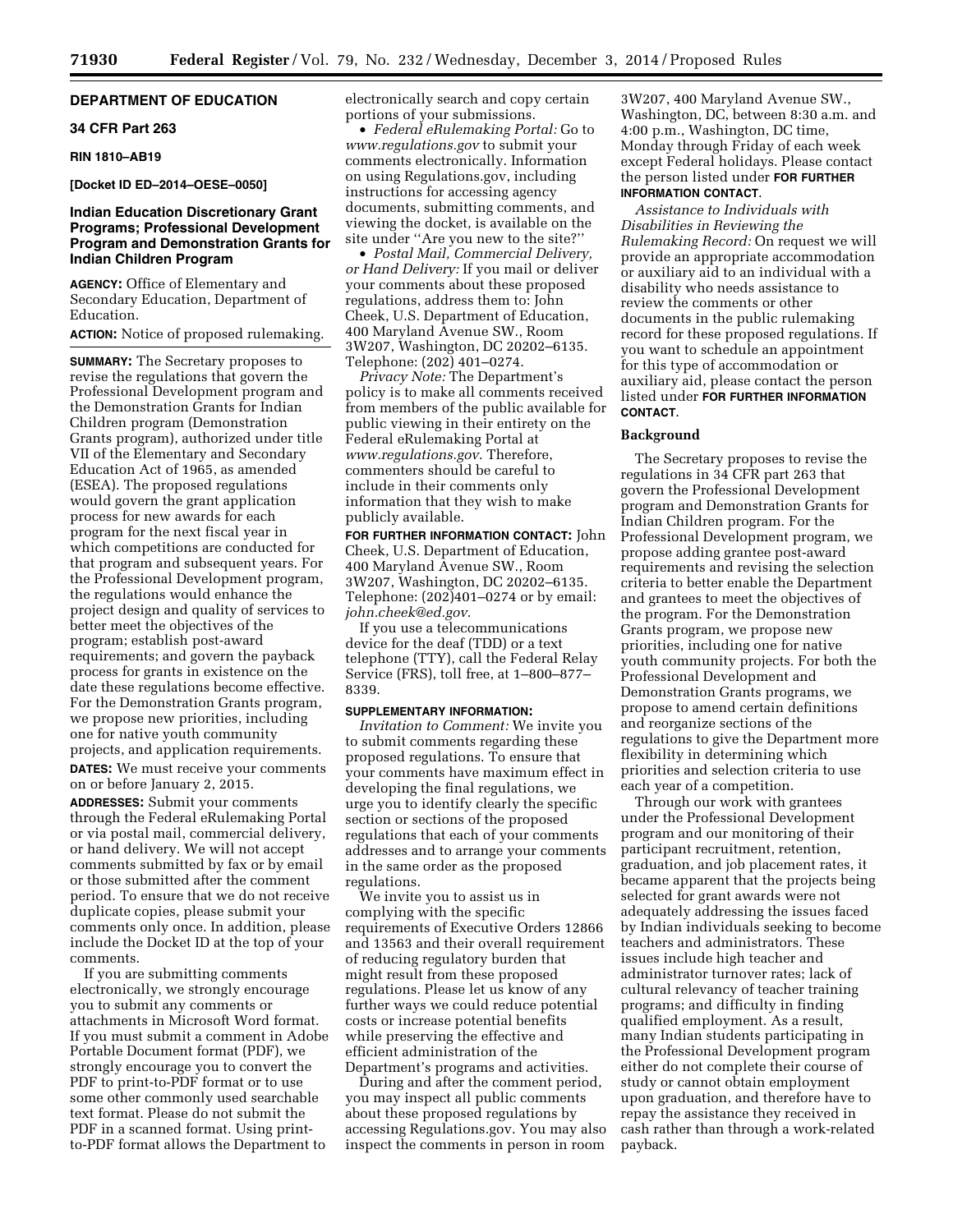The proposed regulations would encourage Professional Development program applicants to better tailor their programs to meet the needs of the Indian students participating in the program. The proposed regulations also would encourage Professional Development program applicants to have stronger plans for placing participants in qualifying employment upon completion of the program and in supporting participants in their first year on the job. The proposed changes are designed to result in more participants successfully completing their program of study and obtaining employment as teachers and administrators. The proposed changes should result in fewer participants who, after receiving assistance under these grants, do not complete a ''work payback'' and instead must repay the Department in cash for the training received because they are not employed as teachers or administrators.

For the Demonstration Grants program, the proposed changes would add new priorities that we could use in any year of a new competition. These new priorities would provide more flexibility to tribal communities in designing coordinated projects to help students become college- and careerready. By college- and career-ready, we mean that a student graduating from high school has the knowledge and skills to succeed in his or her chosen post-secondary path, including continued education, work, or a traditional lifestyle. A rigorous and well-rounded high school education will provide rewards for a graduate no matter his or her pursuit.

As in all communities, for native students to succeed, they must have a quality school to attend and be surrounded by community and school conditions that support learning. Low educational outcomes can be exacerbated by factors outside of school such as poor health, food insecurity, or unstable housing. Given the interconnectedness of in-school and out-of-school factors, the Federal government proposes to support communities that will assess the set of issues they face in ensuring their students are college- and career-ready, and respond with interconnected, coordinated solutions. The purpose of these proposed priorities is to encourage a community-wide approach to providing academic, social, and other support services, such as health services, for students and students' family members that will result in improved educational outcomes for all children, and specifically college- and career-readiness.

*Tribal Consultation:* Before developing these proposed regulations, the Department held two nationally accessible consultation events on January 28, 2014 and February 5, 2014, pursuant to Executive Order 13175 (''Consultation and Coordination with Indian Tribal Governments''), to solicit tribal input on the Professional Development program broadly, and on the definition of ''Indian organization'' for the Demonstration Grants program. A link to the transcripts for these consultations is available at: *[http://](http://www2.ed.gov/about/offices/list/oese/oie/index.html) [www2.ed.gov/about/offices/list/oese/](http://www2.ed.gov/about/offices/list/oese/oie/index.html) [oie/index.html](http://www2.ed.gov/about/offices/list/oese/oie/index.html)*.

Additionally, the Department sent several email messages to tribal leaders from each of the 566 federally recognized Indian tribes to solicit input, via a blog, on the future direction of the Professional Development program. The topics on which we sought input included program participants' job placement, recruitment, and retention; induction services for program participants; costs of training programs; the definition of ''Indian organization''; and the subject areas, geographic areas, and specialty areas in which educators are most needed. A link to the blog posting can be found at: *[www.ed.gov/](http://www.ed.gov/edblogs/oese/2014/03/indian-professional-development-program-for-tribal-consultation/) edblogs/oese/2014/03/indian[professional-development-program-for](http://www.ed.gov/edblogs/oese/2014/03/indian-professional-development-program-for-tribal-consultation/)tribal-consultation/*.

While the Department received limited feedback from its consultation efforts regarding the Professional Development program, respondents were generally in favor of the Department placing a greater emphasis on applicants' plans for recruitment and retention of qualified participants; requiring job placement assistance for graduates; and improving induction services during the first year of employment. In addition, while reaction was mixed as to whether we should expand the definition of ''Indian organization,'' most of the commenters were in favor of the broader definition.

The Department then conducted additional consultations regarding proposed new priorities for the Demonstration Grants program, including a priority for native youth community projects. These consultations were held in-person on October 17, 2014 (Alaska) and October 29, 2014 (Georgia), and via webinars on October 21 and 24, 2014. Tribal leaders were generally positive about the concept of native youth community projects. A link to the transcripts for these consultations is available at: *[http://www2.ed.gov/about/offices/list/](http://www2.ed.gov/about/offices/list/oese/oie/index.html) [oese/oie/index.html](http://www2.ed.gov/about/offices/list/oese/oie/index.html)*. Many participants expressed support for allowing grantees the flexibility to identify communityspecific barriers and opportunities, rather than being required to address specific issues or grade spans. In addition, participants appreciated the ability to focus attention on one or more opportunities, barriers, and strategies, through this proposal, especially if Federal grant resources are limited in a given year. Participants highlighted the need for guidance and technical assistance in developing strategies and objectives, as well as access to evidencebased and promising practices.

# **Significant Proposed Regulations**

We discuss substantive issues under the sections of the proposed regulations to which they pertain. Generally, we do not address proposed regulatory changes that are technical or otherwise minor in effect.

# *Subpart A—Professional Development Program*

Section 263.3 What definitions apply to the Professional Development program?

*Statute:* Under section 7122 of the ESEA, an ''Indian organization,'' in a consortium with an institution of higher education, is eligible to receive a grant under the Professional Development program. However, title VII of the ESEA does not define this term. Similarly, section 7122 states that funds under this program must be used for training, either in-service or pre-service, of Indian individuals to go into the field of education, but it does not define the terms ''expenses,'' ''induction services,'' ''professional development activities,'' ''stipend,'' or ''undergraduate degree.'' The Secretary has the authority to regulate the definitions that apply to the Professional Development program under 20 U.S.C. 1221e-3 and 3474.

*Current Regulations:* Section 263.3 of the current regulations defines key terms used by the Department in administering the program. Current definitions include, among other terms, ''expenses,'' ''Indian organization,'' ''induction services,'' ''professional development activities,'' ''stipend,'' and ''undergraduate degree.'' Under the current regulations:

• ''Expenses'' is defined as costs incurred by a participant during training, such as tuition, books, fees, room and board, and supplies.

• "Indian organization" is limited to an organization that, in addition to meeting other criteria, has as its primary purpose the promotion of the education of Indians.

• ''Induction services'' are defined as services meeting certain criteria that grantees provide to program participants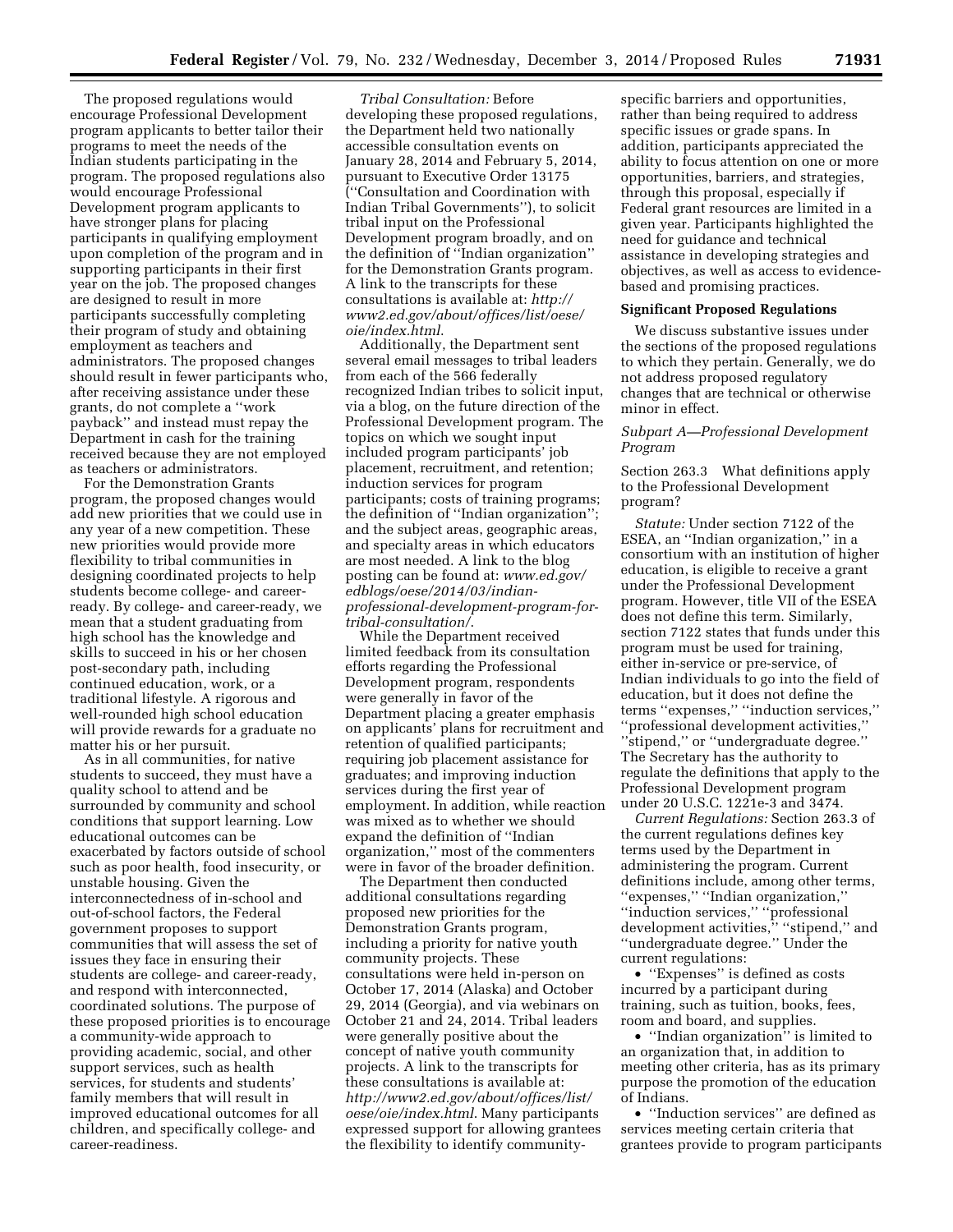after they complete their training, including such activities as mentoring, access to research on teaching and learning, feedback on performance, and periodic meetings between participants.

• ''Professional development activities'' are defined as in-service training that focuses on enhancing skills of participants that are already employed.

• "Stipend" is defined as funds provided to participants to cover living expenses such as room and board.

• ''Undergraduate degree'' is defined as a bachelor's degree awarded by an institution of higher education.

*Proposed Regulations:* First, we propose to remove the definition of ''expenses.'' Next, we propose to modify the definition of ''Indian organization'' to include an organization that has as one of its purposes the education of Indian students. We also propose to revise the definition of ''induction services'' to state that they are provided during the participant's first year of teaching to improve participants' performance and promote their retention. Also, the proposed revisions state that induction services must include services assisting teachers to use technology and data as part of their instruction. Additionally, the proposed revisions clarify that the mentoring and coaching services must be of high quality and that the feedback provided to participants must be clear, timely, and useful. Another proposed change is to expand the definition of ''professional development activities'' to include pre-service training, in addition to in-service training, which is included in the current definition. Additionally, we propose to change the definition of ''stipend'' to limit this term to only funds used for room, board, and personal living expenses for full-time students living at or near the institution providing the training. The last proposed change is the elimination of the definition of ''undergraduate degree.''

*Reasons:* First, we propose removing the definition of ''expenses'' because we propose to explain in detail in § 263.4 what types of student costs are allowable.

Second, we propose to change the definition of ''Indian organization'' to include organizations that have as *one of* their primary purposes the promotion of the education of Indians, in order to expand the pool of eligible applicants. The current regulatory definition excludes from eligibility Indian organizations that have multiple areas of expertise (*e.g.,* Indian housing or health services in addition to education) and we believe this unnecessarily limits the

pool of eligible applicants. Because these organizations have the knowledge necessary to carry out successful projects under the Professional Development program, the Department wants these entities, in consortia with institutions of higher education, to be eligible to apply for these grants.

We propose to amend the definition of ''induction services'' to more specifically describe the induction services that grantees would provide graduates upon completion of their preservice training and to better align this definition with similar definitions in other Department programs, such as the Teacher Quality Partnership Grant Program. These changes would ensure that graduates receive useful and productive support in their schools during the crucial first year of teaching, and specifically that they receive training on effective use of technology and data in the classroom. Grantees either can provide induction services directly or use grant funds, as specified in proposed § 263.4(c), to sponsor mentorships at the school or schooldistrict level. We expect these induction services to increase the likelihood that new teachers and administrators remain in the professional fields for which they received training and to increase their effectiveness.

We also propose to expand the definition of ''professional development activities'' to include pre-service activities to provide maximum flexibility to grantees in creating learning opportunities that will prepare participants to overcome some of the barriers they may encounter as teachers and administrators.

We also plan to limit the definition of ''stipend'' to only room, board, and personal living expenses for full-time students who are living at or near the institution where they are receiving training, to eliminate the practice of participants receiving stipends from two professional development grants concurrently.

Lastly, we propose to remove the definition of ''undergraduate degree'' because this term is not used in the regulations or guidance for the Professional Development program. The program now uses the terms ''bachelor's degree'' or ''baccalaureate degree,'' and we do not believe these terms require definition.

# *Section 263.4 What training costs may a Professional Development program include?*

*Statute:* Section 7122 of the ESEA states that grant funds under the Professional Development program may be used to provide support and training for program participants, including continuing programs, workshops, conferences, and direct financial support.

*Current Regulations:* The current regulations explain the training costs that may be covered under the Professional Development program. The regulations state that training costs may include costs to fully finance a student's educational expenses and supplement other financial aid including stipends.

*Proposed Regulations:* We propose to revise the regulations to provide greater detail about the kinds of training costs that may be covered under the Professional Development program, including in-service and pre-service training. We propose to include examples of costs that contribute to the full cost of a participant's education, such as technology costs. Additionally, in 263.4(c), we propose to revise the regulations to specify other kinds of costs that can be covered under the Professional Development program, including costs associated with collaborating with prospective employers, providing in-service training such as mentorships for participants who have graduated, and assisting participants in finding employment. These are costs that cannot be passed on to the participants.

*Reasons:* The inclusion of examples of costs to fully finance a participant's education would help grantees and participants understand what education costs can be covered by the program. This would result in uniform treatment of allowable educational expenses among grantees and reduce the risk that grantees would use program funds for unallowable expenses or incorrectly charge participants for costs that should be covered by grant administration funds.

The inclusion of grantee costs beyond educational expenses in this section of the regulations would encourage grantees to include costs associated with creating partnerships with prospective employers, providing in-service training such as mentorships for graduated participants, and assisting participants in finding employment in their field of study. This would improve the quality of the job placement and in-service supports provided to participants. Specifically, these changes would help increase the pool of available jobs for graduates; assist new teachers and administrators with overcoming workplace challenges they encounter within the first year of employment; and increase the number of program participants finding employment upon graduation.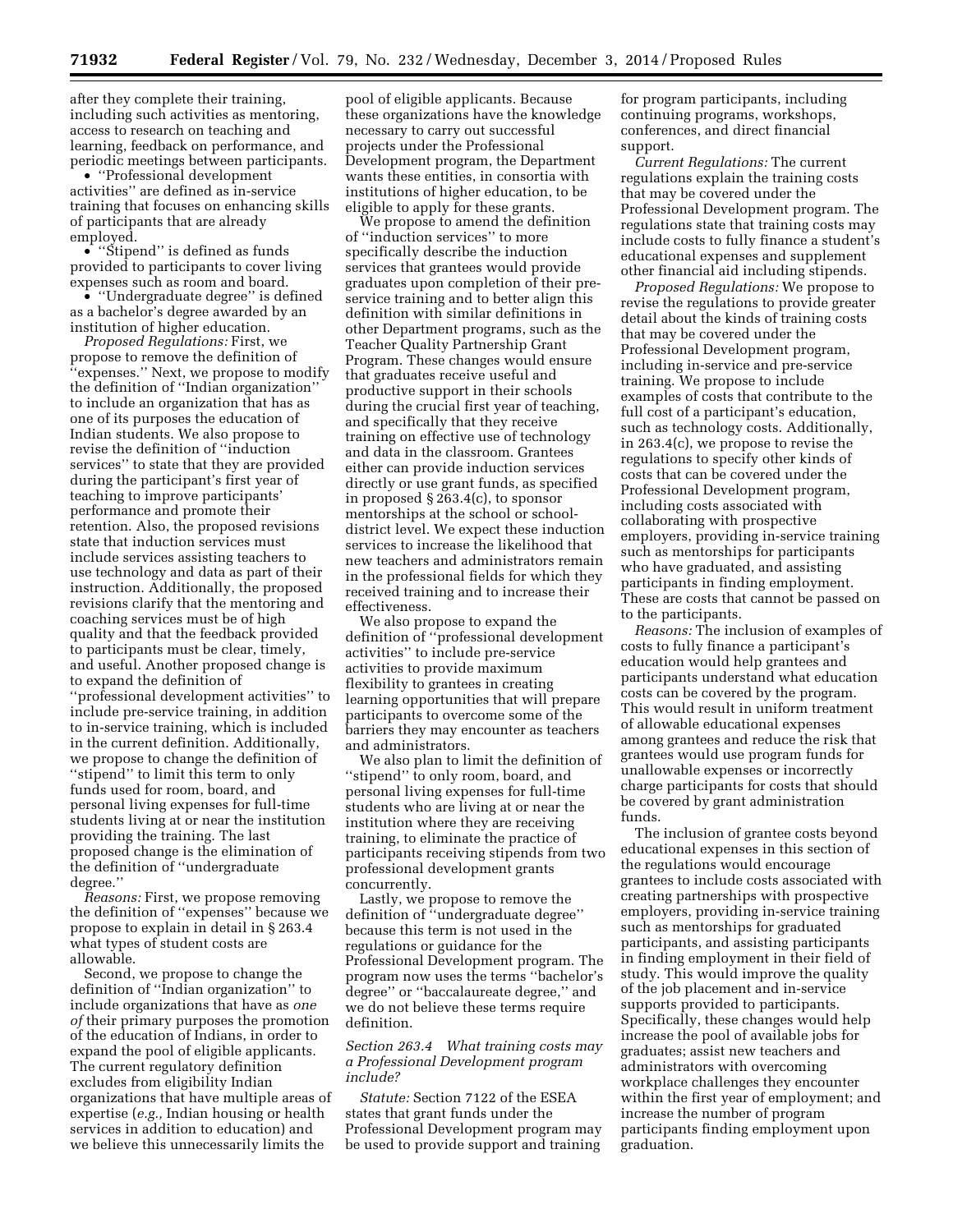# *Section 263.5 What priority is given to certain projects and applicants?*

*Statute:* Section 7143 of the ESEA states that the Secretary shall give preference to Indian tribes, Indian organizations, and Indian institutions of higher education applying for grants under the Professional Development program. Section 7122 of the ESEA does not establish any other priorities for this program, but it states that funds under this program must be used to provide pre-service or in-service training for Indian individuals to become teachers, administrators, and other education professionals.

*Current Regulations:* Section 263.5 establishes two different competitive preference priorities—one for applications submitted by an Indian tribe, Indian organization, or an Indian institution of higher education, and one for consortium applications that designate a tribal college or university as a fiscal agent—and assigns five points to each of these priorities. In addition, the current regulations establish as absolute priorities applications for preservice training of teachers and administrators.

*Proposed Regulations:* We propose to combine the two competitive preference priorities in § 263.5(a) and (b) into one competitive preference priority. Instead of setting the number of competitive points at five, as the current regulations do, we propose to determine the number of points awarded for this combined competitive preference priority annually. In other words, we will determine the number of competitive points to be awarded in each year of a new competition for the program. For the remaining current priorities, we propose to designate these priorities as absolute, competitive preference, or invitational in the notice inviting applications.

We also propose to amend the current priorities for pre-service training for teachers and administrators to require that applicants under these priorities include project-specific goals for the number of participants to be recruited, to continue each year, to graduate, and to find jobs upon completion.

Finally, we propose a new priority for applicants that submit a letter of support from a local educational agency (LEA), Bureau of Indian Educationfunded school, or other entity in the applicant's service area agreeing to consider program graduates for qualifying employment. We also propose removing the note to paragraph 263.5(c)(1) regarding participants who need a fifth year of study to complete licensure requirements and

incorporating that language into paragraph  $263.5(b)(i)(A)$ . We believe this change will make it clearer that certain individuals may participate in the Professional Development program even after the end of the grant period.

*Reasons:* The removal of points associated with the competitive preference priority for applications submitted by certain Indian entities and the removal of the designation of the remaining priorities as absolute or competitive preference would provide the Secretary with flexibility to determine the priority structure and priority point allocation for each grant competition. We propose to combine the current competitive preference priorities in § 263.5(a) and (b) into a single priority to streamline the application process. The current priorities ask applicants for similar commitments, and the Department has observed that applicants that meet one of these competitive preference priorities almost always also meet the other. By combining these priorities into a single priority, applicants would no longer receive points twice for the same commitment.

We believe that requiring grantees to establish project goals for participant recruitment, retention, graduation, and job placement as part of the pre-service training priority would make grantees more accountable for setting and reaching goals in these areas.

We propose adding the priority regarding the letter of support from potential employers to improve the relationships between grantees and potential employers from the beginning of the grant period. This priority is expected to help increase the number of participants that obtain employment upon graduation from the program and complete a work-related payback because the Department has learned that grantees that develop a close working relationship with school districts and other potential employers have been more successful placing participants into eligible employment after graduation.

# *Section 263.6 How does the Secretary evaluate applications for the Professional Development program?*

*Statute:* Under section 7142 of the ESEA, the Secretary uses a peer review process to review applications submitted for the Professional Development program. Title VII of the ESEA does not address the criteria that should be used to evaluate these applications, and under 20 U.S.C. 1221e–3 and 3474 the Secretary has the authority to establish these selection criteria through regulations.

*Current Regulations:* Under the current regulations, the Secretary awards a fixed number of points for each of the selection criteria used for evaluating grant applications. The current criteria are the:

• Need for the project (5 points);

• Significance of the project (10 points);

• Quality of project design (15) points);

• Quality of project services to be provided (15 points);

• Quality of project personnel (15 points);

• Adequacy of resources to accomplish project goals (10 points);

• Quality of the management plan (15 points); and

• Quality of the project evaluation (15 points).

*Proposed Regulations:* We propose to remove the fixed points assigned to each criterion. Instead, the Secretary would establish the number of points for each selection criterion annually, that is, for each year of a new competition for the program, in the notice inviting applications for the competition. The Secretary could also include any of the selection criteria from 34 CFR 75.210 and select from among the list of factors under each criterion in 34 CFR 75.210 or these regulations when making new grant awards.

We propose to include in the regulations only program-specific factors and to eliminate the factors that are codified in 34 CFR 75.210, as well as entire selection criteria for which we do not propose program-specific factors. To that end, we propose to remove the selection criteria for ''adequacy of resources,'' ''quality of the management plan,'' and ''quality of the project evaluation.''

In § 263.6(a) we propose to revise the "need for project" selection criterion to address how the proposed project will prepare participants to work in a field of study where there are demonstrated shortages, and the extent to which employment opportunities exist in the project's service area. Both the shortages and the employment opportunities would be demonstrated through a job market analysis.

We also propose to revise the ''significance'' selection criterion in § 263.6(b) to address how the proposed project would help increase effective strategies for teaching and improving Indian student achievement, and would build local capacity to provide, improve, or expand services that address the specific needs of Indian students.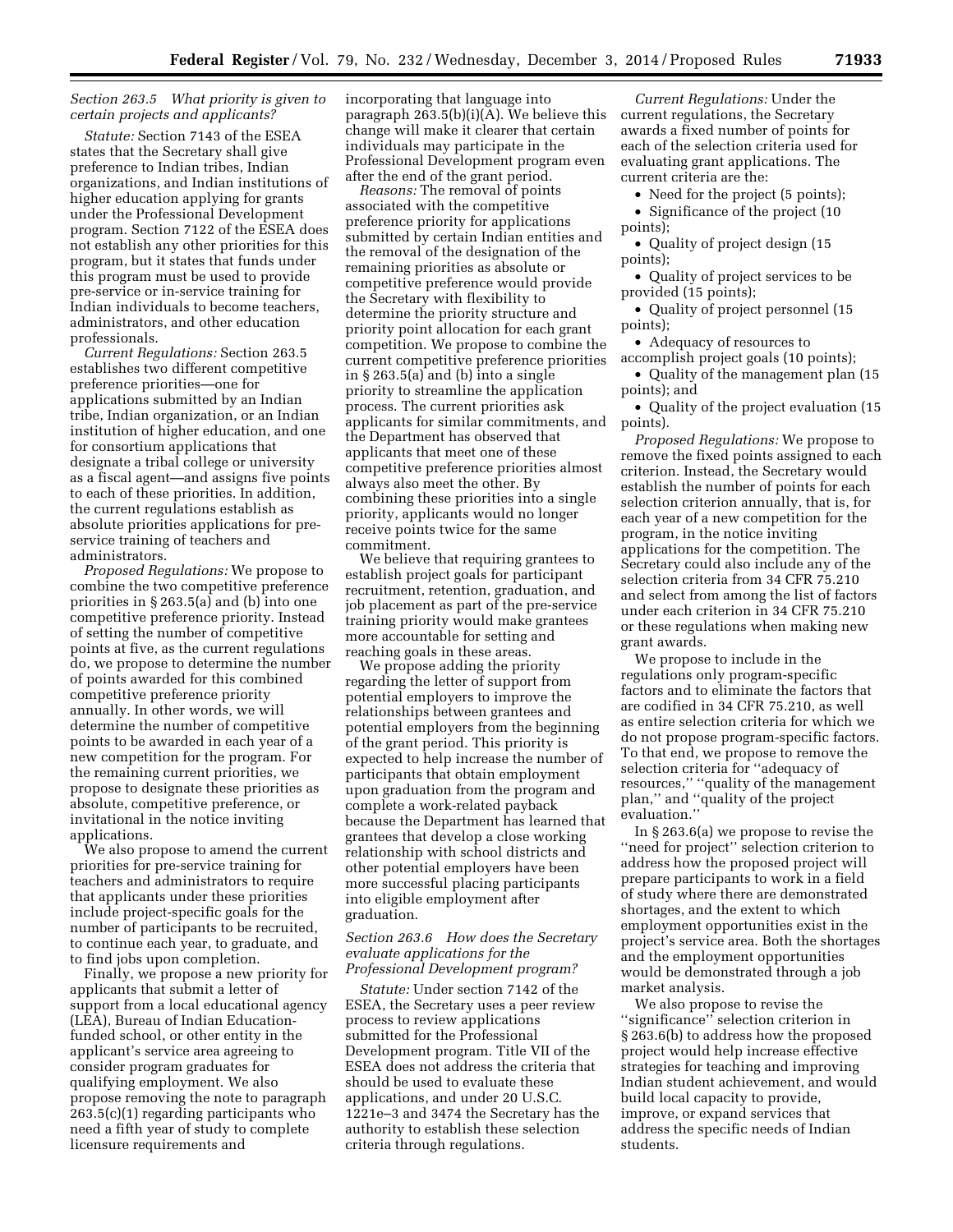In § 263.6(c) we propose to add the following factors within the ''quality of project design'' selection criterion:

• The extent to which the goals, objectives, and outcomes to be achieved by the proposed project are ambitious, attainable, and address specific project performance goals;

• The extent to which the applicant designed a recruitment plan that ensures that participants are likely to complete the program; and

• The extent to which the proposed project will incorporate the needs of the potential employers by establishing partnerships and developing programs that meet their employment needs.

We propose to add four new projectspecific factors to the selection criterion for ''quality of project services'' in § 263.6(d). These proposed factors are designed to identify applicants that would:

• Provide learning experiences to help participants become successful teachers or administrators;

• Prepare participants to adapt practice to meet the breadth of Indian student needs;

• Offer job placement activities; and

• Offer induction services that reflect the latest research.

For the selection criterion ''Quality of project personnel,'' we propose amending the factors to include consideration of the cultural competence of proposed key project personnel.

*Reasons:* We propose these changes to make the selection criteria for the Professional Development program more focused on the goals of the program—to train qualified Indian individuals to be teachers and administrators and to increase the number of such individuals in education professions serving Indian people. Through its work with grantees, the Department has learned that the projects that best reach these goals are ones that recruit qualified participants and have supports in place to help them complete their training successfully, have high-quality plans to place graduates in jobs upon their graduation, and provide transition supports to graduates as they begin their careers.

Specifically, the proposed amendments to the ''need for project'' selection criterion would encourage applicants to demonstrate that their proposed training relates to a field with a demonstrated shortage of teachers and administrators in their geographic area, which would increase the likelihood of participant job placement after graduation. The proposed amendments to the ''significance'' selection criterion would encourage applicants to

demonstrate that the project would significantly improve the effectiveness of training given to Indian teachers and would develop strategies for improving the resulting outcomes for Indian students in ways that can be replicated. The proposed amendments to the ''quality of project design'' selection criterion would encourage applicants to have specific plans for recruiting qualified applicants and for creating partnerships with potential employers, and to set ambitious goals that would measure success related to these plans. The proposed amendments to the ''quality of project services'' selection criterion are designed to encourage applicants to have plans to place participants in jobs and to provide participants with supports during the beginning of their careers. Lastly, the proposed amendments to the ''quality of project personnel'' selection criterion aim to ensure that the project team would have competency regarding cultural challenges facing project participants, and the skills to address differences in learning styles of Indian students.

Additionally, we propose removing the fixed selection criteria points to provide flexibility to determine the point allocation for each grant competition. This would allow us to tailor grant competitions to changing student learning needs and employment opportunities in the field.

Finally, we propose removing the selection criteria that are identical to the selection criteria codified in section 34 CFR 75.210 because, under 34 CFR 75.200, the Secretary has the ability to use these criteria in 34 CFR 75.210 for the Department's discretionary grant programs.

#### *Section 263.7 What are the requirements for a leave of absence?*

*Statute:* Section 7122 of the ESEA does not address how the Department or grantees should handle situations in which participants take a leave of absence from the course of study. The Secretary has the authority to regulate this issue under 20 U.S.C. 1221e–3 and 3474.

*Current Regulations:* The current regulations allow participants to be granted a leave of absence for up to one academic year as long as the participant receives approval from the project director, but the regulations do not specify how to handle these situations for the purpose of project performance reporting.

*Proposed Regulations:* We propose to specify that participants who do not return from a leave of absence by the end of the grant period will be

considered not to have completed the program for the purposes of project performance reporting. This change is proposed to address situations where participants do not return after taking a leave of absence.

*Reasons:* We propose to add the provision regarding participants who do not return to the program after a leave of absence because the current regulations do not address how such participants are treated for reporting purposes. Currently, grantees generally are not reporting the final status of participants who never return from a leave of absence. The proposed change would ensure that grantees track participant progress through the program more accurately, and it would allow the Department to track grantee progress toward meeting goals for participant completion.

# *Section 263.8 What are the payback requirements?*

*Statute:* Section 7122 of the ESEA requires individuals who receive training under the Professional Development program to either perform work-related payback or to repay all or a prorated part of the assistance they received under the program. This section also requires the Secretary to establish regulations to govern this procedure.

*Current Regulations:* The current regulations in § 263.8 require participants to sign a payback agreement when selected to be in the Professional Development program, perform work related to training received, and repay all or a prorated amount of the assistance received if work-related payback is not completed. For cash payback, the regulations state that the cash payback is equal to the total amount of assistance received. Additionally, the current regulations in § 263.9 (''When does payback begin?'') and § 263.10 (''What are the payback reporting requirements?'') address other aspects of the payback requirements. Section 263.9 explains that payback begins within six months of training completion, and § 263.10 states that if a participant cannot complete a workrelated payback, he or she must complete a cash payback.

*Proposed Regulations:* We propose to consolidate all of the regulatory provisions that govern the payback process, currently in § 263.8 through § 263.10, into § 263.8. First, we propose to outline the general payback requirements. We would clarify the two different types of payback to the Department, work-related payback and cash payback, and to specify that the preference is for participants to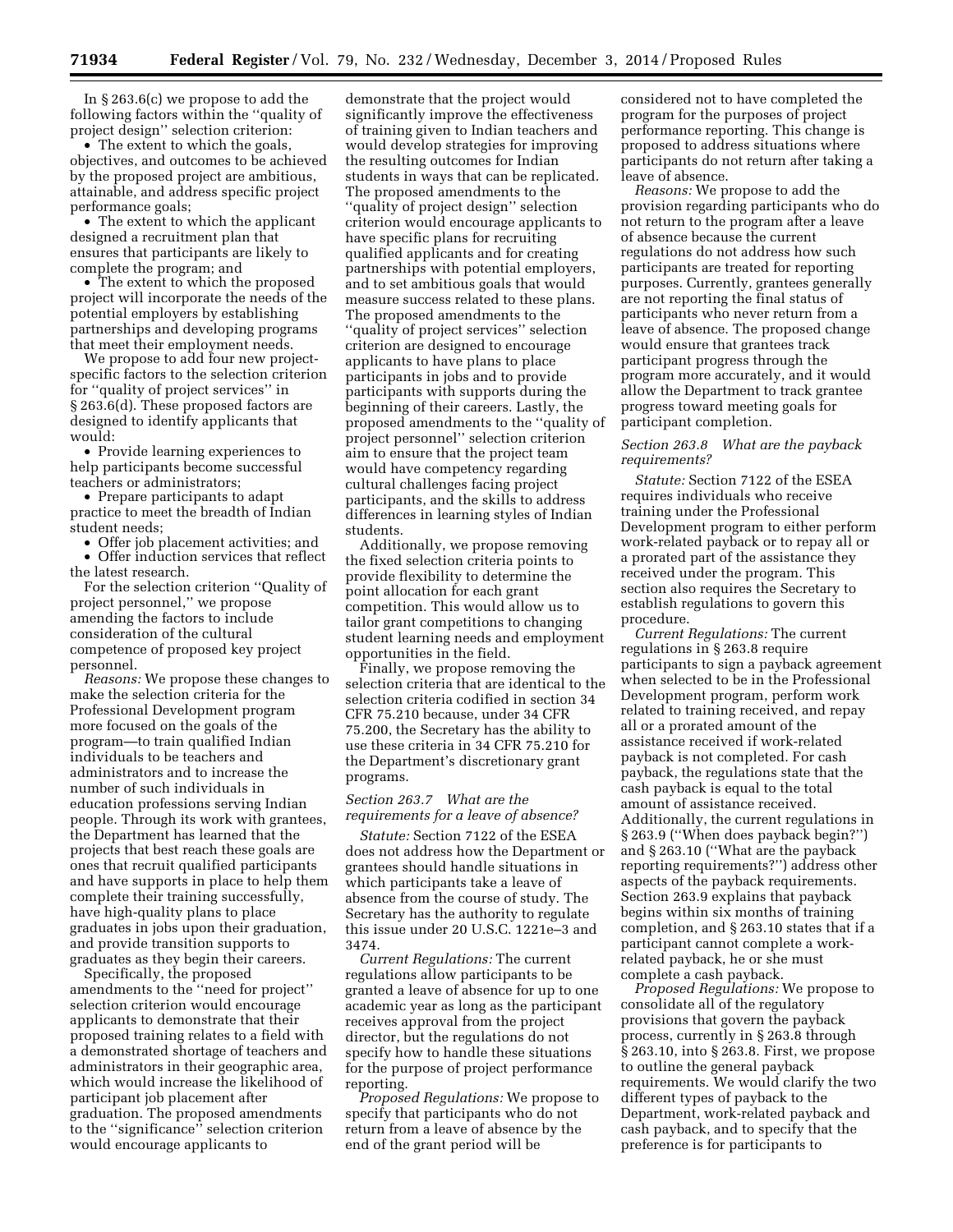complete a work-related payback. We would also note the payback agreement and employer verification requirements, which we discuss in more detail in § 263.10 and § 263.11. With respect to the payback process, we propose that work-related payback would be tracked and credited on a month-for-month basis, that it would be credited based on actual time worked, and that if a participant is unable to complete a work-related payback he or she would be required to make a cash payback on a prorated basis. For cash payback, we propose that participants who do not report eligible employment within twelve months would be automatically referred for a cash payback, would be responsible to repay the total amount of funds received, and would incur nonrefundable fees and interest charges from the date of referral. The regulations would also clarify that cash payback can only be discharged through bankruptcy if repaying the loan would cause undue hardship as defined under bankruptcy law.

*Reasons:* The Department proposes to clarify the regulations that govern the payback process so that participants better understand the repayment requirement. In the current regulations, much of the information regarding work and cash payback appears in § 263.9 and § 263.10, and we believe this is confusing for participants. The proposed regulations better organize the information about work and cash payback requirements and provide more clarity to grantees and participants regarding the requirements for each.

For cash payback, we also propose to add provisions that would better inform participants of the nature of the debt they are incurring when they begin their course of study. To align the regulations with our current practice, we propose the provision regarding non-refundable fees and interest charges to notify participants that they will incur these fees in addition to their training costs if they are referred for a cash payback. Similarly, we propose to specify how loans will be treated in bankruptcy so that participants would be aware that it may not be possible to discharge these loans through bankruptcy.

We also propose to amend the regulations to clarify the date by which the two different types of payback must begin. The current regulations state that work-related payback begins within six months of completion of the training program but do not state when cash payback would begin. We propose to clarify that, for participants who have not previously reported eligible employment, cash payback would begin within twelve months of completion of

training, or, for participants who have entered but not completed work-related payback, cash payback would begin when participants have failed to submit verification of eligible employment for a twelve-month period. We believe these changes would reduce the confusion of many participants regarding when work-related payback would begin and when a participant would be referred for a cash payback.

Additionally, we expect these proposed changes would reduce the number of participants completing a cash payback because many participants do not currently submit the required employment verification documentation because they do not understand their responsibilities under the current regulations.

# *Section 263.9 What are the requirements for payback deferral?*

*Statute:* Section 7122 of the ESEA requires individuals who receive training under the Professional Development program to either perform work-related payback or to repay all or a prorated part of the assistance they received under the program. This section also requires the Secretary to establish regulations to govern this procedure.

*Current Regulations:* Section 263.9 is currently titled, ''When does payback begin?'' and states that payback begins within six months of program completion. Additionally, § 263.9 allows participants who leave the Professional Development program but continue their education as full-time students to defer the payback of assistance.

*Proposed Regulations:* We propose to rename this section of the regulations ''What are the requirements for payback deferral?'' and to specify the two types of deferral that are available: Education and military service. Current regulations specify the conditions under which education deferrals can be granted, but they do not explain the deferrals of payback for military service.

We also propose to add a provision for deferrals, for no more than 36 months, for individuals called to active duty in the armed services for more than 30 days. We propose to add regulations to establish the criteria for a ''military deferral'' and the process to request a ''military deferral.'' As part of the request process, we propose that a participant provide to the Secretary a written statement from the recipient's commanding officer or a copy of his or her military orders and military identification.

In addition, we propose to remove the provision stating that payback begins

within six months of program completion, as we propose to revise § 263.8 to provide that participants would be referred for cash payback if they do not submit employment verification within twelve months of completion of pre-service or in-service training or for any twelve-month period prior to work-related payback completion.

*Reasons:* We propose changing the title of this section to better reflect the information included in this regulation and to clarify the two situations in which the Department will grant deferrals. We believe the proposed changes would eliminate the confusion regarding what types of payback deferrals are available to participants who receive funding from the Professional Development program. The program has always permitted deferrals for participants who continued their education full-time and for military deployment, and the proposed regulations would clarify and specify the rules for each type of deferment. The military deferment provisions are modeled after those used in the Department's TEACH Grant program (see 34 CFR part 686) and would allow participants serving in specified reserve components of military units to defer their payback obligations if they are called to active military service.

# *Section 263.10 What are the participant payback reporting requirements?*

*Statute:* Section 7122 of the ESEA requires individuals who receive training under the Professional Development program to report periodically on their status in workrelated payback. This section also requires the Secretary to establish regulations to govern this procedure.

*Current Regulations:* Section 263.10 requires participants to submit written notice of intent to complete a workrelated payback within 30 days of completing the program, develop a plan to demonstrate how their proposed work-related service is related to the training and how it benefits Indian people, notify the Secretary within 30 days of any change in employment once employment has begun, and submit employment verification every six months that includes a certification that the work was continuous. The regulations also state that if participants cannot complete a work-related payback, they must complete a cash payback.

*Proposed Regulations:* First, we propose to amend the title of the section to indicate that the section relates to the reporting requirements of participants,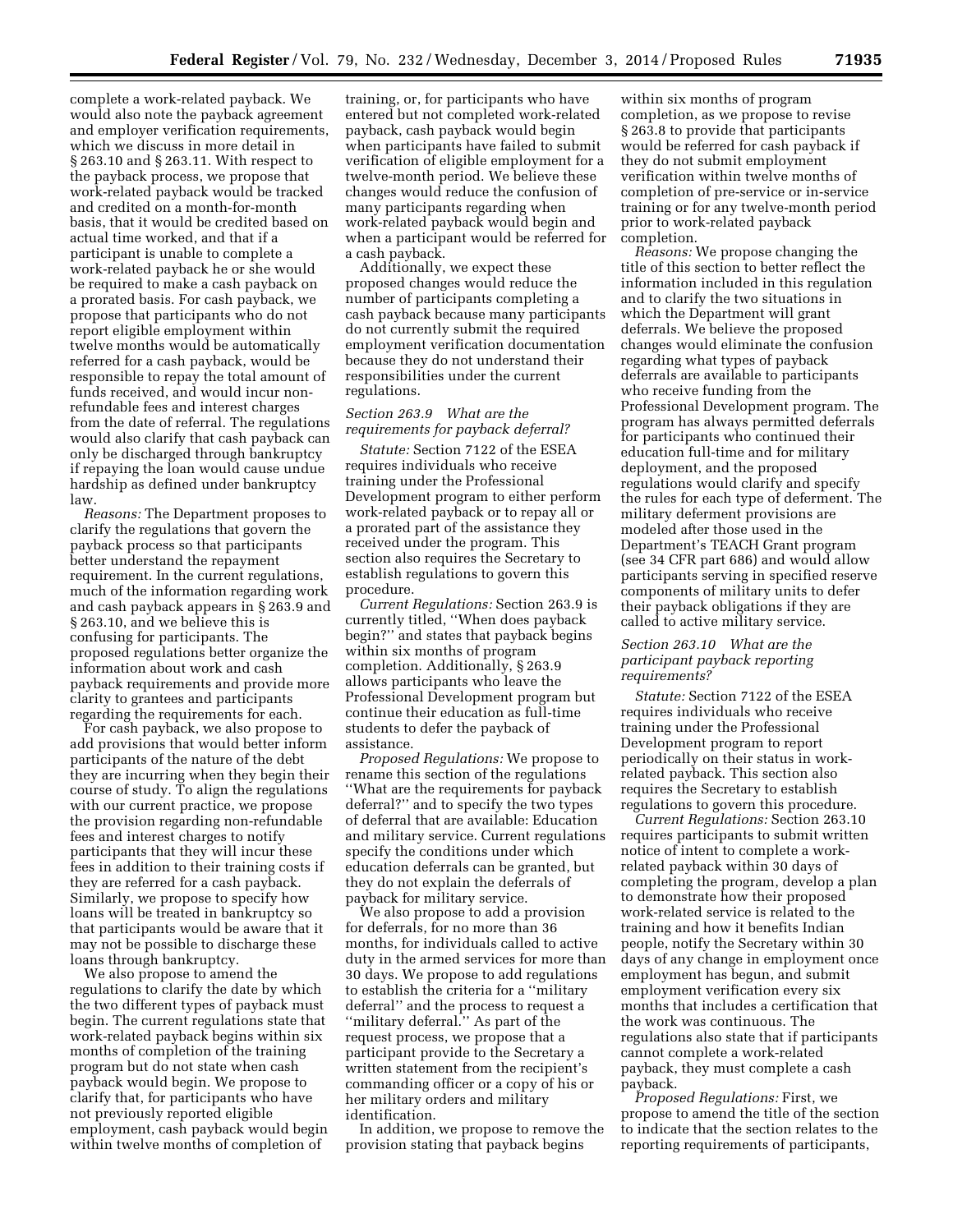rather than grantees. We also propose to move the provisions governing the cash and work payback process to § 263.8, ''What are the payback requirements?''

We also propose to eliminate the work-related payback plan and the requirement that eligible employment must be continuous.

*Reasons:* We propose to eliminate the participant work plans because these plans have been burdensome for participants to complete and for the Department to track, and they do not help participants secure employment. We propose to eliminate the continuous employment certification because the Department would accept part-time employment, temporary employment, and substitute employment as qualifying employment as this information can now be accurately tracked in the Professional Development Program Data Collection System (DCS). The DCS is an electronic service obligation tracking system that the Department now uses to track participant training assistance and the fulfillment of the work-related payback requirements of the program. The change to accept other types of employment also addresses the difficulty many first-time teachers and administrators have in securing permanent full-time employment.

# *Sections 263.11 What are the grantee post-award requirements?*

*Statute:* Section 7122 and the related portions of title VII of the ESEA do not directly address post-award requirements of grantees in the Professional Development program. The Secretary has the authority to regulate the post-award requirements that apply to the Professional Development program under 20 U.S.C. 1221e–3 and 3474. Section 7(b) of the Indian Education and Self-Determination Assistance Act (Pub. L. 93–638) requires that grantees under the Professional Development program give, to the greatest extent feasible, certain employment and procurement preferences to members of federally recognized Indian tribes.

*Current Regulations:* None.

*Proposed Regulations:* We propose to add a requirement for grantees to conduct a payback meeting with each participant. At this meeting, the grantee would review the payback requirements with the participant before funds are provided to the participant. We propose to require that grantees report information regarding participant training and payback information to the Department in a manner designated by the Department. We also propose to require that grantees obtain a signed

payback agreement from each participant. These agreements would have to contain information about estimated training costs and length of training and document that a payback meeting took place between the grantee and participant. We propose that grantees would submit the signed payback agreements to the Department within seven days of their signing. Additionally, we propose a requirement that grantees assist participants in finding qualifying employment after completing the program. Finally, the proposed regulations would clarify that the hiring preference provisions of the Indian Self-Determination and Education Assistance Act apply to this program.

*Reasons:* The proposed requirements regarding the payback meeting and signed payback agreement would help ensure that participants are aware of the total training costs and payback responsibilities. We expect these changes to reduce misinformation regarding payback and address a major area of complaint from program participants. We propose that grantees report to the Secretary, using DCS, their participants' payback information in order to strengthen the Department's ability to oversee grantees and track their progress toward meeting their goals of graduating and placing participants in qualifying employment. The proposed requirement that grantees perform activities to assist participants in obtaining employment would increase the likelihood that participants will be able to enter qualifying employment upon graduation, which would reduce the number of participants completing a cash payback.

Finally, we propose to add § 263.11(e) to make it clear to grantees that the hiring preference requirements under the Indian Education and Self Determination Act apply to grantees' administration of these grants to the extent that the projects primarily serve members of federally recognized tribes.

# *Section 263.12 What are the programspecific requirements for continuation awards?*

*Statute:* Section 7122 and the related portions of title VII of the ESEA do not directly address the issue of continuation awards for the Professional Development program. The Secretary has the authority to regulate on this issue under 20 U.S.C. 1221e–3 and 3474.

*Current Regulations:* None. *Proposed Regulations:* We propose to add to the criteria the Secretary would use in making continuation awards. In addition to the criteria in 34 CFR

75.253, we propose to add consideration of the extent of grantees' progress toward meeting recruitment, retention, graduation, and job placement goals. In addition, we propose to clarify that we may reduce continuation awards, including the portions of grantees' awards allocated to both administrative and training costs, based on grantees' failure to meet project goals.

*Reasons:* We propose criteria for continuation awards based on grantees' specific project goals to emphasize the importance of achieving the specific goals that grantees establish regarding recruitment, retention, graduation, and job placement of participants. The proposal to allow the Department to reduce continuation awards by taking reductions from administrative costs, student training costs, or both would provide incentives for the grantee to achieve and maintain enrollment in order to receive the full continuation award amount. This change would help reduce the high number of participants who dropout or do not find qualifying employment.

# **Subpart B—Demonstration Grants for Indian Children Program**

# *Section 263.20 What definitions apply to the Demonstration Grants for Indian Children program?*

*Statute:* Although section 7121 of the ESEA states that Indian organizations are eligible entities to receive grants under the Demonstration Grants program, title VII of the ESEA does not define this term. The Secretary has the authority to regulate the definitions that apply to the Demonstration Grants for Indian Children program under 20 U.S.C. 1221e–3 and 3474.

*Current Regulations:* Section 263.20 limits the definition of ''Indian organization'' to an organization that has as its primary purpose the promotion of the education of Indians.

*Proposed Regulations:* We propose to modify the definition of ''Indian organization'' to include an Indian organization that, in addition to meeting other criteria, has as one of its purposes the education of Indian students. We also propose to add a definition of ''native youth community projects.''

*Reasons:* Our reasons for proposing the change to the definition of ''Indian organization'' are described in § 263.3, ''What definitions apply to the Professional Development program?''

We propose the definition of ''native youth community projects'' to accompany the proposed priority for such projects in § 263.21, ''*What priority is given to certain projects and applicants*?'' Under this definition,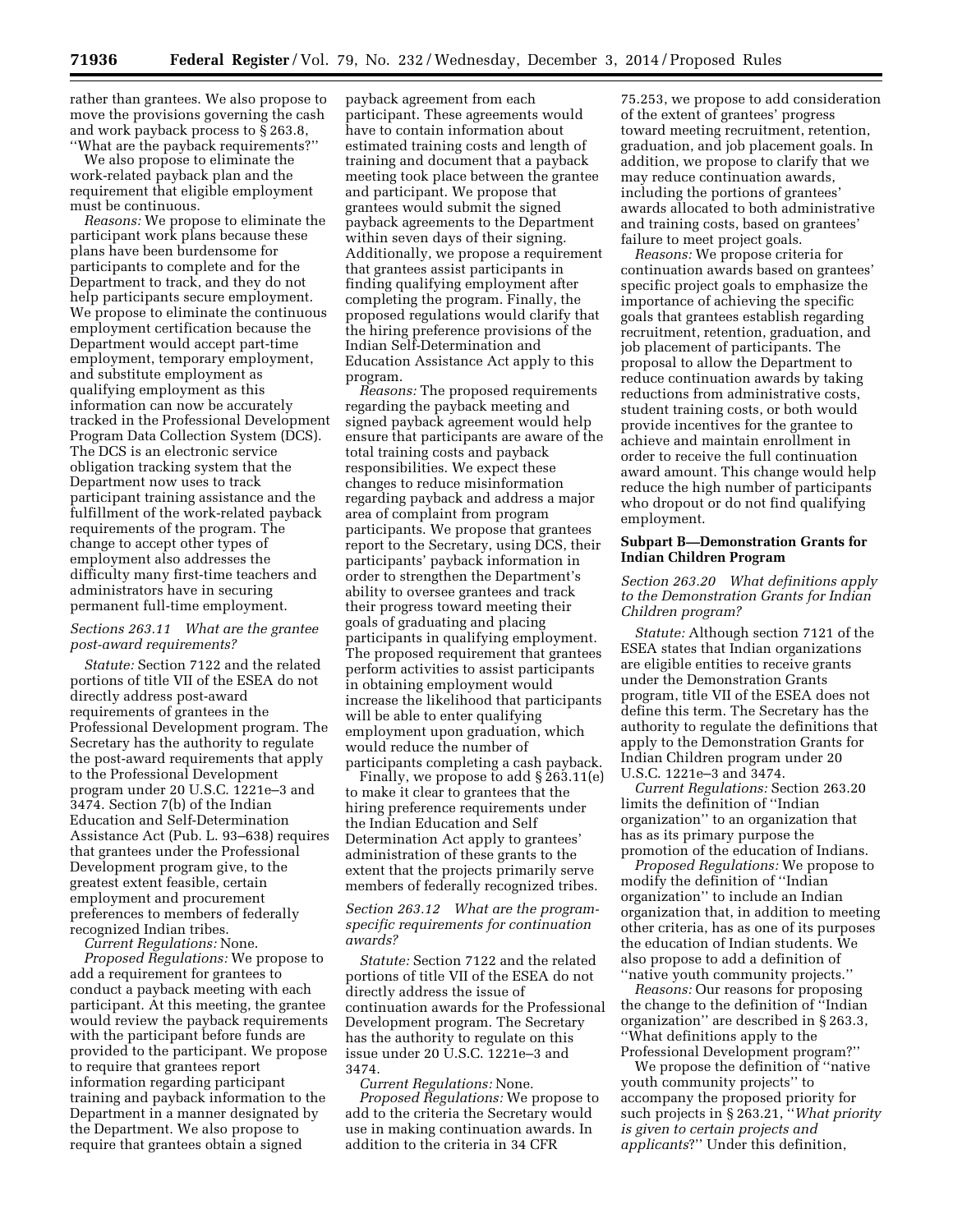native youth community projects would be focused on a specific local geographic area, as determined by the applicant, and would not be limited to Indian reservations. These projects would be based on partnerships that include at least one tribe or its tribal educational agency, as well as a public school district or a school funded by the Department of the Interior's Bureau of Indian Education (BIE). The proposed definition does not limit the types of entities that could join in a partnership for native youth community projects; other entities such as community-based organizations or national nonprofit organizations could be valuable partners in a local initiative.

Under the statute, eligible entities for Demonstration Grants are: Indian tribes, Indian organizations, Indian institutions (including Indian institutions of higher education), BIE-funded schools, LEAs, and SEAs. For any competition in which we use the proposed priority for native youth community projects as an absolute priority, any of these eligible entities could apply as the lead applicant for a grant, but would be required to have formed a partnership that includes the required tribal and educational entities. In many tribal areas, including on reservations, there are both public schools and BIE schools, and students transfer and transition between them. Projects in such places should ideally include both types of educational institutions in order to improve outcomes for all local Indian students.

Under the proposed definition, native youth community projects would be projects, informed by evidence and data, addressing the greatest in- and out-ofschool barriers to student college- and career-readiness. Projects would also address opportunities for improving student outcomes and the availability of existing programs and funding sources. Projects would select and track measurable objectives to determine progress and success of the project. For example, communities could identify, as barriers to college- and careerreadiness, inadequate mental health supports for students, ineffective teacher recruitment and retention practices, and low student attendance rates. Applicants could identify opportunities such as the local school board's interest in a partnership with a native language preschool program, the superintendent's hiring goals for more Indian instructional and support staff, and recent changes to criteria for gifted and talented programs that include recognition of native arts and performance arts.

The definition would require applicants to develop a plan that identifies a strategy or strategies to address the barriers or opportunities that it determines to be most crucial for the community. For example, applicants, including the tribe, triballycontrolled school, and local school district partners, after surveying existing services and resources, could jointly decide to focus their projects on early childhood, with services for preschoolaged children and their parents. They could invite health and social service organizations to join as partners and select as measurable objectives the number of kindergarten students who meet the criteria on the State's readiness assessment compared to previous years, or the number of slots available for highquality full-day prekindergarten. As another example, a community could identify teen substance abuse as its greatest barrier to student success, and design services around the goal of reducing that barrier. Services could include counseling and other supportive services to youth struggling with substance abuse, and prevention programs that improve school performance and teach behavior skills that increase persistence. The partnership could include a nonprofit organization with expertise in drug abuse prevention and a health services organization. Measurable objectives could be grade retention and substance use rates as reported on a school climate survey.

# *Section 263.21 What priority is given to certain projects and applicants?*

*Statute:* Section 7143 of the ESEA states that the Secretary shall give preference to Indian tribes, Indian organizations, and Indian institutions of higher education applying for grants under the Demonstration Grants program. In addition, section 7121 states that the Secretary shall give priority to entities that submit applications proposing to combine at least two activities listed in section 7121(c)(1) over a period of more than one year. Section 7121 of the ESEA does not establish any other priorities for this program.

*Current Regulations:* Section 263.21 currently assigns five points to two different competitive preference priorities—one for applications submitted by an Indian tribe, Indian organization, or an Indian institution of higher education, and one for applications that propose to combine at least two activities listed in section 7121(c)(1) of the ESEA. In addition, paragraph (c) of the current regulation establishes school readiness projects,

early childhood and kindergarten programs, and transition to college programs as absolute priorities that the Secretary may choose.

*Proposed Regulations:* In proposed § 263.21(a) and (b), instead of setting the number of competitive preference points at five, as the current regulations do, we propose to determine the number of points for the current competitive preference priorities annually. In other words, we will determine the number of competitive preference points that are available in each year of a new competition for the program. In addition, in the current priority for applications submitted by tribes, Indian organizations, and Indian institutions of higher education in paragraph (b), we propose to delete the language that includes members of a consortium of eligible entities.

We propose revising paragraph (c) to: Designate these priorities as absolute, competitive preference, or invitational annually; replace the priorities relating to early childhood education and college preparatory programs that are in current paragraph  $(c)(1)$ – $(3)$  with a priority in paragraph (c)(4) that would enable the Department to choose as a priority any of the authorized activities in section 7121(c) of the statute; and add new priorities that the Secretary may use in awarding grants under the Demonstration Grants program.

As new priorities, we first propose in paragraph (c)(1) a priority for native youth community projects. In paragraph (c)(2), we propose a priority for applications in which the lead applicant, or a primary partner that has signed the agreement described in proposed § 263.22(b)(2) of these regulations, has received a grant under another program as specified by the Secretary. Similarly, in paragraph (c)(3) of this section, we propose a priority for applicants that have the Department's approval to consolidate funds, either under the provisions of section 7116 of the ESEA or other authority designated by the Secretary.

*Reasons:* We propose to remove the point values associated with the current competitive preference priorities in paragraphs (a) and (b) to allow for flexibility to determine the point allocation for each year's competition. We also propose to limit the competitive preference priority in paragraph (b) to tribes serving as the lead applicant, in order to build tribal capacity.

We propose to remove the designation of the priorities in paragraph (c) as absolute to allow for flexibility to determine the priority structure for each grant competition. Further, to provide maximum flexibility in tailoring the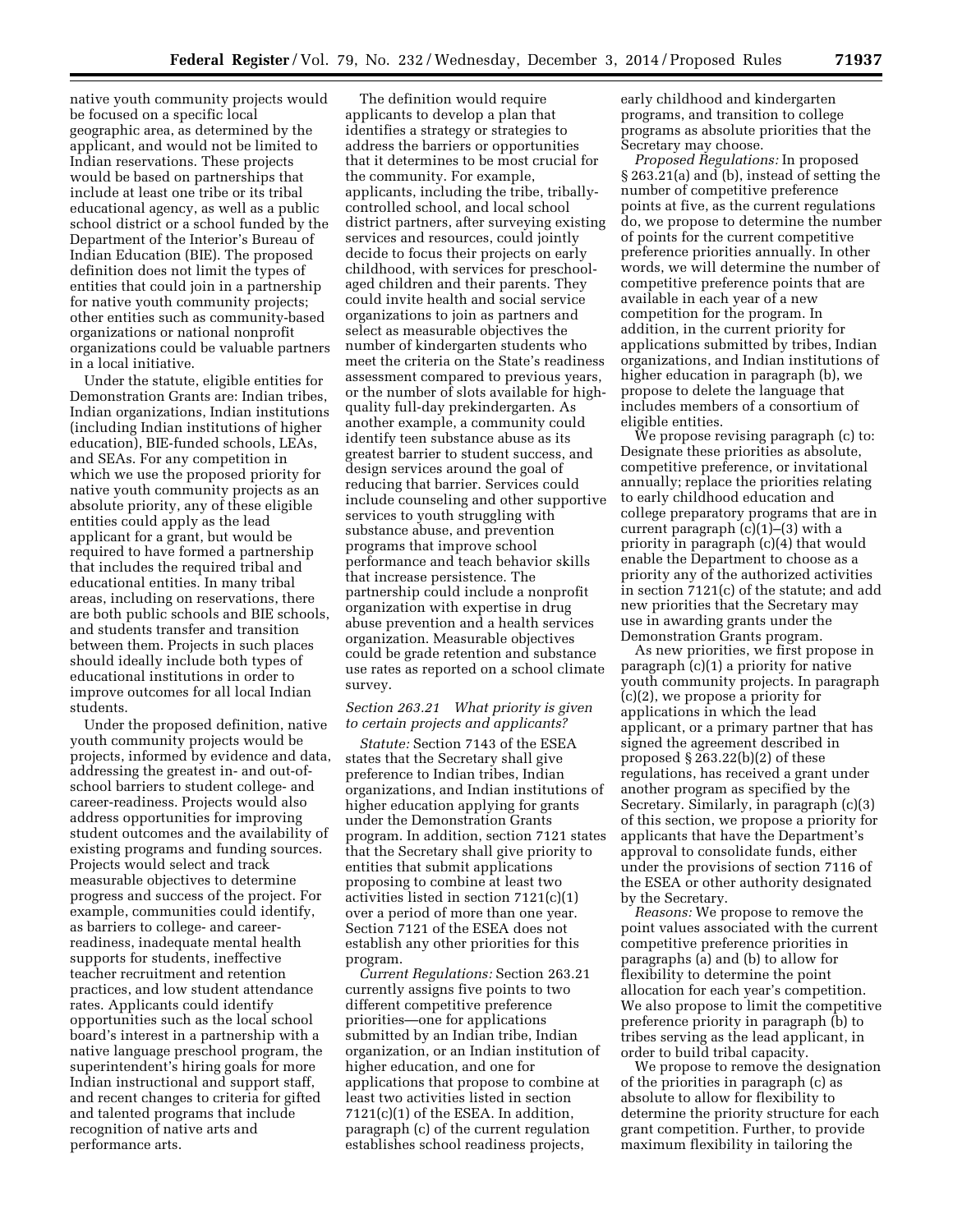demonstration grants to the needs identified by the public, rather than providing for only the existing priorities for early childhood and collegereadiness projects, we propose to enable the Department to choose any of the authorized activities in section 7121(c) of the ESEA as a priority. The twelve activities enumerated in the statute include early childhood and collegereadiness projects.

We propose in paragraph (c) a new priority for native youth community projects to provide an opportunity for Indian communities to work together to develop and implement projects to address the barriers, in and out of school, to college- and career-readiness that are the most important from that community's point of view. Through tribal consultations we have heard that tribes would like the maximum flexibility to design projects that are culturally relevant, that respect tribal sovereignty, and that are tailored to a community's specific circumstance. We have also heard, and have learned through the Department's State Tribal Education Partnership (STEP) grants administered by the Office of Indian Education, that it is often difficult for tribes and local school districts to work together and share information. However, such coordination benefits students; accordingly, this priority encourages such coordination, while supporting tribal sovereignty and fostering local solutions to local challenges.

Because many Federal grant programs for Indian students have related goals, we have also proposed a priority for an applicant, or one of its primary partners, that has received a grant under another Federal program specified by the Secretary. This priority is designed to help build on existing Federal resources and programs for Indian students. For example, in a year in which the Secretary identifies in the notice inviting applications a competitive preference for applicants that have received a grant under the Department's STEP program or the Department of Interior's Sovereignty in Indian Education Grant program, an applicant or consortium member with one of those grants would receive preference points.

The proposed priority for applicants that have an approvable plan to consolidate funds under section 7116 of the ESEA has a similar goal. Section 7116 permits an entity that receives an Indian Education formula grant under title VII, Part A of the ESEA—school districts, BIE-funded schools, and certain tribes that receive a title VII formula grant in lieu of the local school district—to consolidate funds from

Federal grants received for Indian students. We have heard from some school districts that reporting and grant administration requirements are duplicative for the title VII formula grants and the Department of Interior's ''Johnson O'Malley'' grants, and that combining those funds, which is permissible under a plan submitted under section 7116, would be costeffective for both programs. A plan submitted under section 7116 would also permit consolidation of funds from other Federal programs intended to benefit Indian students.

Finally, we propose a priority for rural projects. We recognize that many American Indian and Alaska Native students attend schools in urban areas, and urban school districts face unique challenges in serving students from many different tribal backgrounds in their schools. The challenges facing rural areas, however, including Indian reservations, are of a different nature; they often include longstanding problems of poverty and lack of resources due to the inability of local jurisdictions to levy property tax revenues on Indian lands. We believe the proposed priority for rural areas would help such rural areas compete with applicants from urban areas that have more resources.

# *Section 263.22 What are the application requirements for these grants?*

*Statute:* To receive a grant under section 7121(d) of the ESEA, an eligible entity must submit an application at such time and in such manner as the Secretary may reasonably require. In addition to four specific application requirements, the Secretary can also require other reasonable information.

*Current Regulations:* None.

*Proposed Regulations:* The proposed regulations would add application requirements for Demonstration Grants. The requirements in proposed § 263.22(a) are statutory. Proposed § 263.22(b) contains requirements that the Secretary could choose in any year of a new grant competition.

*Reasons:* Proposed § 263.22(b) would provide flexibility for the Secretary to choose specific application requirements to correspond to the priorities chosen. The requirement for evidence of a needs assessment or other data analysis would ensure that projects are targeted toward the needs of the community. The requirement for a partnership agreement would provide evidence of a commitment among service providers and identify the responsibilities of each party. These requirements would help ensure that

high-quality applications are received and funded.

*Section 263.23 What is the Federal requirement for Indian hiring preference that applies to these grants?* 

*Statute:* Section 7(b) of the Indian Education and Self-Determination Assistance Act requires that, for awards that are primarily for the benefit of members of federally recognized tribes, grantees must give, to the greatest extent feasible, certain employment and procurement preferences to members of federally recognized Indian tribes.

*Current Regulations:* None.

*Proposed Regulations:* The proposed regulations would clarify that the hiring preference provisions of the Indian Self-Determination and Education Assistance Act apply to this program.

*Reasons:* Our reasons for proposing this change are in ''Section 263.11 What are the grantee post-award requirements?''

# **Executive Orders 12866 and 13563**

# *Regulatory Impact Analysis*

Under Executive Order 12866, the Secretary must determine whether this regulatory action is ''significant'' and, therefore, subject to the requirements of the Executive order and subject to review by the Office of Management and Budget (OMB). Section 3(f) of Executive Order 12866 defines a ''significant regulatory action'' as an action likely to result in a rule that may—

(1) Have an annual effect on the economy of \$100 million or more, or adversely affect a sector of the economy, productivity, competition, jobs, the environment, public health or safety, or State, local, or tribal governments or communities in a material way (also referred to as an ''economically significant'' rule);

(2) Create serious inconsistency or otherwise interfere with an action taken or planned by another agency;

(3) Materially alter the budgetary impacts of entitlement grants, user fees, or loan programs or the rights and obligations of recipients thereof; or

(4) Raise novel legal or policy issues arising out of legal mandates, the President's priorities, or the principles stated in the Executive order.

This proposed regulatory action is not a significant regulatory action subject to review by OMB under section 3(f) of Executive Order 12866.

We have also reviewed these regulations under Executive Order 13563, which supplements and explicitly reaffirms the principles, structures, and definitions governing regulatory review established in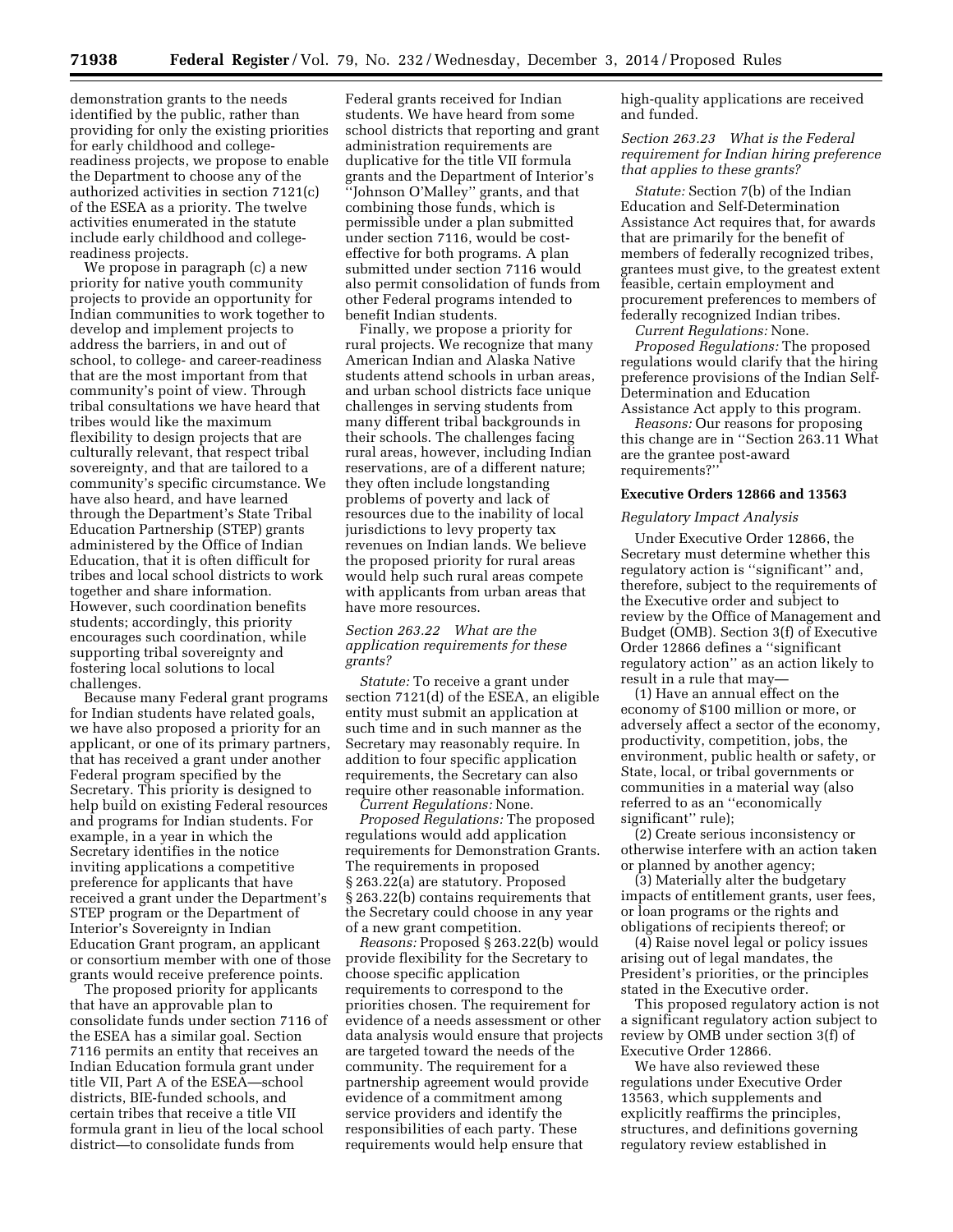Executive Order 12866. To the extent permitted by law, Executive Order 13563 requires that an agency—

(1) Propose or adopt regulations only upon a reasoned determination that their benefits justify their costs (recognizing that some benefits and costs are difficult to quantify);

(2) Tailor its regulations to impose the least burden on society, consistent with obtaining regulatory objectives and taking into account—among other things and to the extent practicable—the costs of cumulative regulations;

(3) In choosing among alternative regulatory approaches, select those approaches that maximize net benefits (including potential economic, environmental, public health and safety, and other advantages; distributive impacts; and equity);

(4) To the extent feasible, specify performance objectives, rather than the behavior or manner of compliance a regulated entity must adopt; and

(5) Identify and assess available alternatives to direct regulation, including economic incentives—such as user fees or marketable permits—to encourage the desired behavior, or provide information that enables the public to make choices.

Executive Order 13563 also requires an agency ''to use the best available techniques to quantify anticipated present and future benefits and costs as accurately as possible.'' The Office of Information and Regulatory Affairs of OMB has emphasized that these techniques may include ''identifying changing future compliance costs that might result from technological innovation or anticipated behavioral changes.''

We are issuing these proposed regulations only on a reasoned determination that their benefits would justify their costs. In choosing among alternative regulatory approaches, we selected those approaches that would maximize net benefits. Based on the analysis that follows, the Department believes that these proposed regulations are consistent with the principles in Executive Order 13563.

We have also determined that this regulatory action would not unduly interfere with State, local, and tribal governments in the exercise of their governmental functions.

In accordance with both Executive orders, the Department has assessed the potential costs and benefits, both quantitative and qualitative, of this regulatory action. The potential costs associated with this regulatory action are those resulting from statutory requirements and those we have determined as necessary for

administering the Department's programs and activities.

*Discussion of Costs and Benefits:* The potential costs associated with the proposed priorities and requirements would be minimal while the potential benefits are significant.

For Professional Development grants, applicants may anticipate costs in developing their applications and time spent reporting participant payback information in the DCS. Additional costs would be associated with participant and employer information entered in the DCS, but the costs of carrying out these activities would be paid for with program funds.

The benefits include enhancing project design and quality of services to better meet the objectives of the programs with the end result being more participants successfully completing their programs of study and obtaining employment as teachers and administrators.

For Demonstration grants, applicants may anticipate costs associated with developing a partnership agreement and providing evidence of a local needs assessment or data analysis. These requirements should improve the quality of projects funded and conducted under these grants, and we believe the benefits of these improvements will outweigh the costs.

Elsewhere in this section under *Paperwork Reduction Act of 1995,* we identify and explain burdens specifically associated with information collection requirements.

#### **Clarity of the Regulations**

Executive Order 12866 and the Presidential memorandum ''Plain Language in Government Writing'' require each agency to write regulations that are easy to understand.

The Secretary invites comments on how to make these proposed regulations easier to understand, including answers to questions such as the following:

• Are the requirements in the proposed regulations clearly stated?

• Do the proposed regulations contain technical terms or other wording that interferes with their clarity?

• Does the format of the proposed regulations (grouping and order of sections, use of headings, paragraphing, etc.) aid or reduce their clarity?

• Would the proposed regulations be easier to understand if we divided them into more (but shorter) sections? (A ''section'' is preceded by the symbol ''§'' and a numbered heading; for example, § 263.1 What is the Professional Development Program?)

• Could the description of the proposed regulations in the

**SUPPLEMENTARY INFORMATION** section of this preamble be more helpful in making the proposed regulations easier to understand? If so, how?

• What else could we do to make the proposed regulations easier to understand?

To send any comments that concern how the Department could make these proposed regulations easier to understand, see the instructions in the **ADDRESSES** section.

#### *Regulatory Flexibility Act Certification*

The Secretary certifies that these proposed regulations would not have a significant economic impact on a substantial number of small entities. The small entities that are affected by these regulations are LEAs, institutions of higher education, tribes, or triballyoperated schools receiving Federal funds under this program. The proposed regulations would not have a significant economic impact on the small entities affected because the regulations do not impose excessive regulatory burdens or require unnecessary Federal supervision. The regulations impose minimal requirements to ensure the proper expenditure of program funds, including reporting of participant payback information. We note that grantees that would be subject to the minimal requirements that these proposed regulations would impose and would be able to meet the costs of compliance using Federal funds provided through the Indian Education Discretionary Grant programs.

However, the Secretary specifically invites comments on the effects of the proposed regulations on small entities, and on whether there may be further opportunities to reduce any potential adverse impact or increase potential benefits resulting from these proposed regulations without impeding the effective and efficient administration of the Indian Education Discretionary Grant programs. Commenters are requested to describe the nature of any effect and provide empirical data and other factual support for their views to the extent possible.

#### *Paperwork Reduction Act of 1995*

As part of its continuing effort to reduce paperwork and respondent burden, the Department provides the general public and Federal agencies with an opportunity to comment on proposed and continuing collections of information in accordance with the Paperwork Reduction Act of 1995 (PRA)  $(44 \text{ U.S.C. } 3506(c)(2)(A))$ . This helps ensure that: The public understands the Department's collection instructions, respondents can provide the requested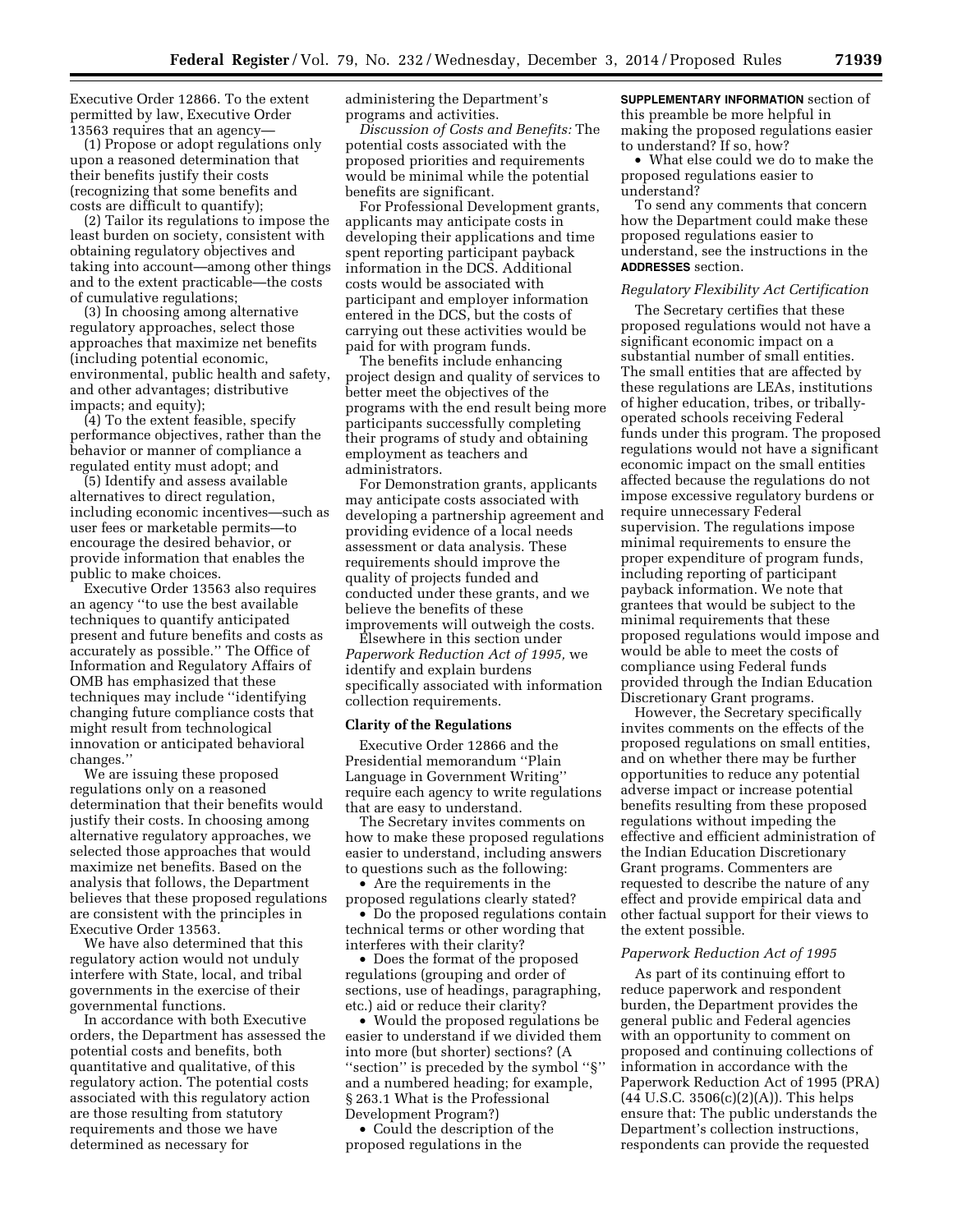data in the desired format, reporting burden (time and financial resources) is minimized, collection instruments are clearly understood, and the Department can properly assess the impact of collection requirements on respondents.

Sections 263.6, 263.10, and 263.11 contain information collection requirements that have been approved by OMB. These proposed amendments do not change the OMB approved data collection burden. Section 263.22 contains information collection requirements that have not been approved by OMB. As a result of these proposed amendments, the Department is creating a new application package. Under the PRA, the Department has submitted a copy of this section to OMB for its review.

A Federal agency may not conduct or sponsor a collection of information unless OMB approves the collection under the PRA and the corresponding information collection instrument displays a currently valid OMB control number. Notwithstanding any other provision of law, no person is required to comply with, or is subject to penalty for failure to comply with, a collection of information if the collection instrument does not display a currently valid OMB control number.

The Department currently collects information from applicants for the

Professional Development program using a discretionary Demonstration grant application package under the approved OMB Control Number 1810– 0580. For the purposes of the PRA, the burden associated with the information grantees are required to submit would not change as a result of the proposed regulations.

Additionally, grantees, participants, and employers currently report information to the Department through the Indian Education Professional Development Grants Program: Government Performance and Results Act of 1993 (GPRA) and Service Payback Data Collection System (DCS) under the approved OMB Control Number 1810–0698. The burden associated with the information grantees, participants, and employers are currently reporting would not change as a result of the proposed regulations.

In the final regulations we will display the control numbers 1810–0580, 1810–0698, and 1810–NEW assigned by OMB to these information collection requirements.

*Section 263.6—How does the Secretary evaluate applications for the Professional Development program?* 

Section 263.6 contains information collection requirements that the

Department uses to evaluate applications submitted for the Professional Development program. The proposed changes to these requirements would focus the selection criteria more specifically on the program goals and, by removing the fixed selection criteria points, permit us to tailor competitions to changing student needs and employment opportunities in the field.

Based on the current approved burden for this program, a total of 50 applications are received annually for the grant competition. It takes each applicant 30 hours to complete the application package, including time for reviewing instructions, searching existing data sources, gathering and maintaining the data needed, and completing and reviewing the collection of information, for a total burden of 1,500 hours for the collection of information through the application package. Burden costs of applicants are calculated at an annual hourly rate of \$50. Accordingly, the annual respondent cost for 50 applicants at 30 hours is \$44,198. These proposed changes to the regulations would not change the burden hours for this collection.

TABLE A–1

| Data source                                                                      | Number of<br>estimated<br>respondents | Estimated<br>annual hour<br>burden per<br>respondent | Estimated<br>annual hour<br>burden | Total<br>estimated<br>annual cost |
|----------------------------------------------------------------------------------|---------------------------------------|------------------------------------------------------|------------------------------------|-----------------------------------|
| Discretionary Grant Professional Development Program Application (1810–<br>0580) | 50                                    | 30                                                   | 1.500                              | \$44,198                          |
| Totals                                                                           | 50                                    | 30                                                   | 1.500                              | 44.198                            |

*Section 263.10—What are the participant payback reporting requirements? Section 263.11—What are the grantee post-award requirements?* 

Sections 263.10 and 263.11 contain information collection requirements. The information collection requirements under these sections are already approved under OMB Control Number 1810–0698 and the associated burden hours would not change as a result of these proposed regulations.

Sections 263.10 and 263.11 require both program participants and grantees to report information to the Department. Under § 263.10, participants initiate contact with Department staff within 30 days of graduating or exiting the program and indicate their intent to

complete a work-related or cash payback. They also submit employment information starting six months after completion of the program and an employment status report every six months thereafter. Under § 263.11, grantees report information on all participants for the length of the grant award providing budget and projectspecific performance information in the DCS. Grantees also enter into a payback agreement with each participant and submit a copy to the Department.

In addition, as part of the information collection requirements approved under OMB Control Number 1810–0698, employers review and verify the accuracy of the information entered into the DCS by participants for work-related payback.

The three primary purposes for these information collection requirements are to:

• Fulfill six GPRA performance measures and reporting requirements;

• Ensure that participants fulfill the statutory payback requirement; and

• Collect budget and project-specific performance information from grantees for project monitoring.

The proposed changes to the regulations would establish in the program regulations the existing grantee reporting requirements and streamline the participant reporting requirements.

Table A–2 presents the current annual burden and costs for grantees and participants, approved under OMB Control Number 1810–0698. Under OMB control number 1810–0698, there are currently 35 grantees and 776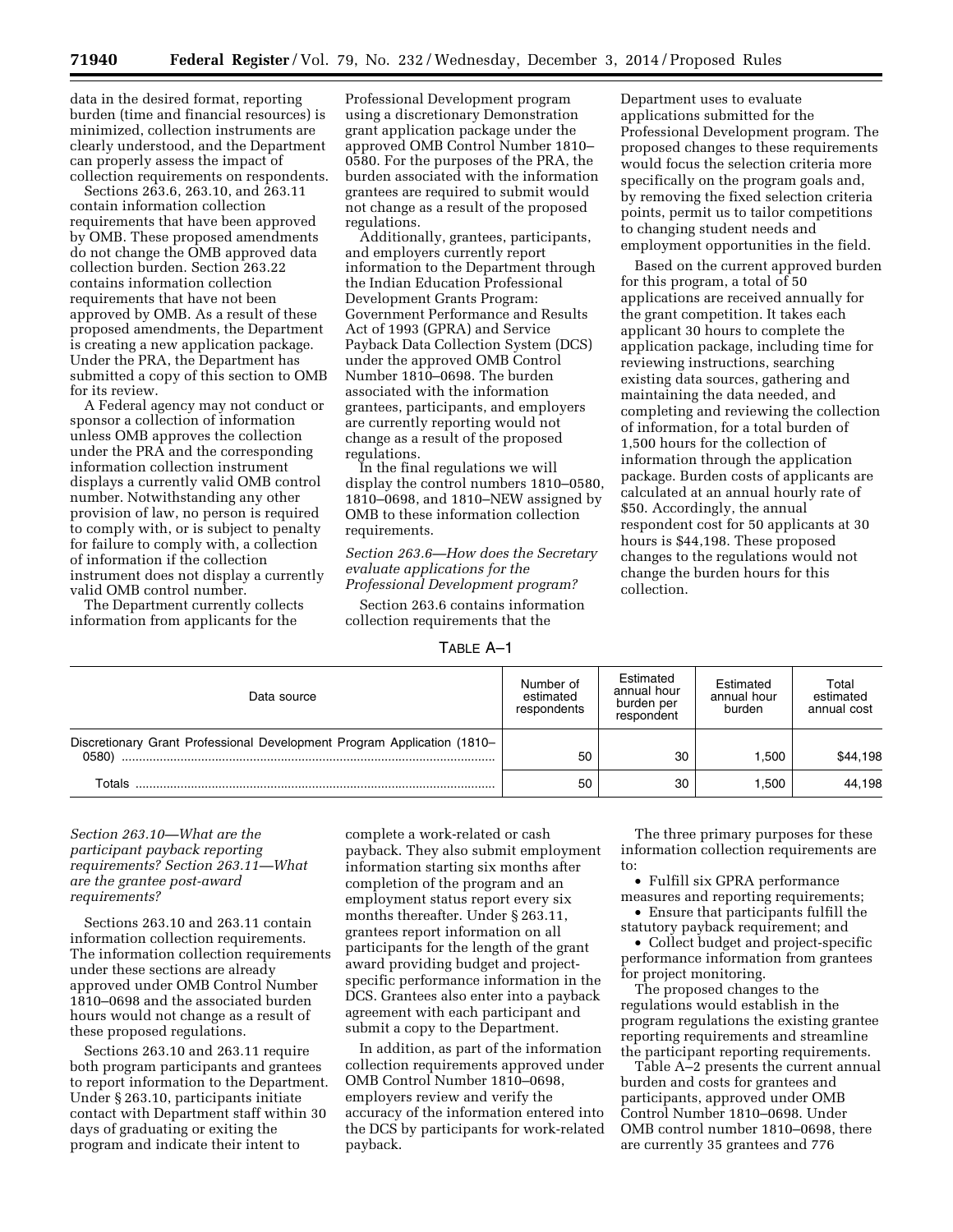participants. The burden for grantees of completing the participant record form is two hours per participant per year. The burden for grantees of preparing and submitting a payback agreement is 3.7 hours per participant and occurs when the participant is recruited. On average, each grantee has 22 participants. Burden costs for grantee administrators are calculated at an hourly rate of \$50. Accordingly, the annual respondent cost for 35 grantees

and 776 participants at 1,540 hours is \$77,000.

The burden for participants of completing the training and employment information form is .5 hours per year. Burden costs for participants are calculated at an average hourly rate of \$24.69. Accordingly, the annual burden hours for 388 participants are \$9,580. The burden for employers of verifying participant employment information is .33 hours

per year. Burden costs for employers are calculated at an average hourly rate of \$50, with one employer for each participant for a total of 776 employers. Accordingly, the annual burden hours for employers are 259, and the annual burden for employers is \$12,950.

The proposed regulations in §§ 263.10 and 263.11 would not change the approved burden hours for this collection.

proposed ICR 1810–NEW. Under this proposed section, the number of applicants is estimated at 80, and we estimate it would take each applicant 40 hours to complete the application package, for a total burden estimate of 3,200 hours. Burden costs to applicants are estimated at an hourly rate of \$45. Accordingly, the annual respondent cost

for 80 applicants is estimated at

\$144,000.

| ABI F |  |
|-------|--|
|-------|--|

| Data source                                                                                                                                | Number of<br>respondents | Annual hour<br>burden per<br>respondent | Annual<br>hour burden      | Total annual<br>cost                 |
|--------------------------------------------------------------------------------------------------------------------------------------------|--------------------------|-----------------------------------------|----------------------------|--------------------------------------|
| Participants: Training and Employment Information Form (Twice/year)<br>Employer Representatives: Employment Verification Form (Twice/year) | 35<br>35<br>776<br>776   | 44<br>3.7<br>.5<br>.33                  | 1.540<br>130<br>388<br>259 | \$77,000<br>6.500<br>9.580<br>12.950 |
| Totals                                                                                                                                     | 1.622                    | 48.5                                    | 2.317                      | 106.030                              |

# *Section 263.22—What are the application requirements for these grants?*

Section 263.22 contains information collection requirements. The information collection requirements under this section have not been approved by OMB; the Department has submitted a new Information Collection Request (ICR) to OMB adding this

proposed section. Section 263.22 proposes to add application requirements for Demonstration grants, such as requirements to submit evidence of a local needs assessment or other data analysis and a copy of an agreement signed by the primary partners in the proposed project.

Table A–3 presents the estimated number of respondents, annual burden and costs for respondents under the

TABLE A–3

| Data source                                                      | Estimate of<br>respondents | Annual hour<br>burden<br>estimate per<br>respondent | Annual hour<br>burden<br>estimate | Total annual<br>cost estimate |
|------------------------------------------------------------------|----------------------------|-----------------------------------------------------|-----------------------------------|-------------------------------|
| Discretionary Grant Demonstration Program Application (1810–NEW) | 80                         | 40                                                  | 3.200                             | \$144,000                     |
| Totals                                                           | 80                         | 40                                                  | 3.200                             | 144,000                       |

If you want to comment on the information collection requirements, please send your comments to the Office of Information and Regulatory Affairs, OMB, Attention: Desk Officer for U.S. Department of Education. Send these comments by email to *OIRA*\_*[DOCKET@](mailto:OIRA_DOCKET@omb.eop.gov) [omb.eop.gov](mailto:OIRA_DOCKET@omb.eop.gov)* or by fax to (202) 395– 6974. Additionally, you may send a copy of these comments to the Department via the Federal eRulemaking Portal listed in the below **ADDRESSES** section.

We have prepared an ICR for these collections. If you want to review and comment on the ICR, it is available at *[www.reginfo.gov](http://www.reginfo.gov)*. Click on Information Collection Review. This ICR is identified as ED–2014–OESE–0050.

We consider your comments on these collections of information in—

• Deciding whether the collections are necessary for the proper performance of our functions, including whether the information will have practical use;

• Evaluating the accuracy of our estimate of the burden of the collections, including the validity of our methodology and assumptions;

• Enhancing the quality, usefulness, and clarity of the information we collect; and

• Minimizing the burden on those who must respond. This includes exploring the use of appropriate automated, electronic, mechanical, or other technological collection techniques.

**ADDRESSES:** Comments submitted in response to this notice should be submitted electronically through the Federal eRulemaking Portal at *[www.regulations.gov](http://www.regulations.gov)* by selecting Docket ID ED–2014–OESE–0050 or via postal mail, commercial delivery, or hand delivery. Please note that comments submitted by fax or email and those submitted after the comment period will not be accepted. Written requests for information or comments submitted by postal mail or delivery should be addressed to the Director of the Information Collection Clearance Division, U.S. Department of Education, 400 Maryland Avenue SW., Mailstop L– OM–2–2E319LBJ, Room 2E115, Washington, DC 20202–4537.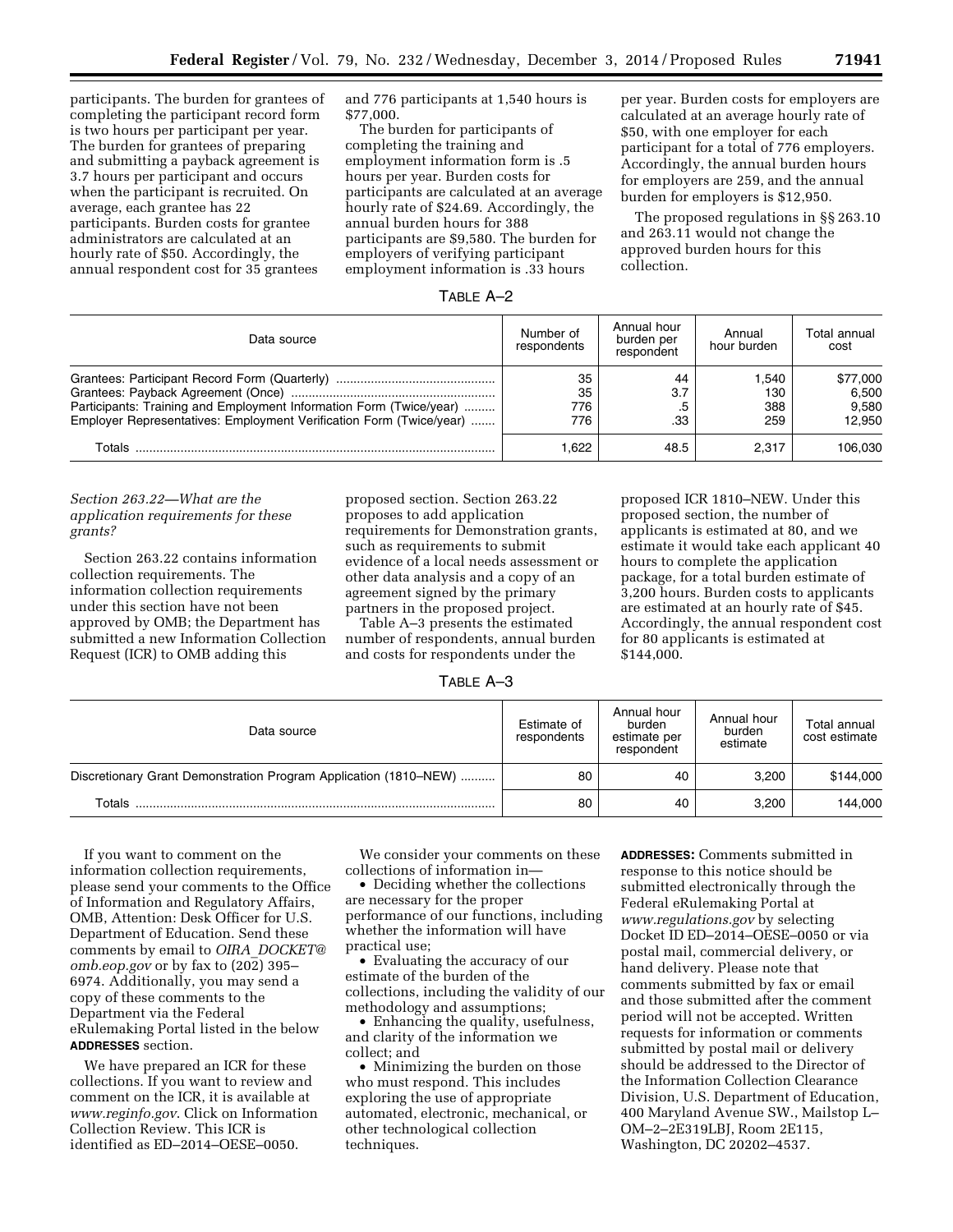# **FOR FURTHER INFORMATION CONTACT:**

Electronically mail *[ICDocketMgr@](mailto:ICDocketMgr@ed.gov) [ed.gov](mailto:ICDocketMgr@ed.gov)*. Please do not send comments here.

#### **Intergovernmental Review**

These programs are subject to Executive Order 12372 and the regulations in 34 CFR part 79. One of the objectives of the Executive order is to foster an intergovernmental partnership and a strengthened federalism. The Executive order relies on processes developed by State and local governments for coordination and review of proposed Federal financial assistance.

This document provides early notification of our specific plans and actions for these programs.

#### **Assessment of Educational Impact**

In accordance with section 411 of the General Education Provisions Act, 20 U.S.C. 1221e–4, the Secretary particularly requests comments on whether these proposed regulations would require transmission of information that any other agency or authority of the United States gathers or makes available.

*Accessible Format:* Individuals with disabilities can obtain this document in an accessible format (*e.g.,* braille, large print, audiotape, or compact disc) on request to the person listed under **FOR FURTHER INFORMATION CONTACT**.

*Electronic Access to This Document:*  The official version of this document is the document published in the **Federal Register**. Free Internet access to the official edition of the **Federal Register**  and the Code of Federal Regulations is available via the Federal Digital System at: *[www.gpo.gov/fdsys](http://www.gpo.gov/fdsys)*. At this site you can view this document, as well as all other documents of this Department published in the **Federal Register**, in text or Adobe Portable Document Format (PDF). To use PDF you must have Adobe Acrobat Reader, which is available free at the site.

You may also access documents of the Department published in the **Federal Register** by using the article search feature at: *[www.federalregister.gov.](http://www.federalregister.gov)*  Specifically, through the advanced search feature at this site, you can limit your search to documents published by the Department.

(Catalog of Federal Domestic Assistance Numbers: 84.299A Demonstration Grants for Indian Children; 84.299B Professional Development Program)

# **List of Subjects in 34 CFR Part 263**

Business and industry, Colleges and universities, Elementary and secondary education, Grant programs—education,

Grant programs—Indians, Indians education, Reporting and recordkeeping requirements, Scholarships and fellowships.

Dated: November 26, 2014.

#### **Deborah S. Delisle,**

*Assistant Secretary for Elementary and Secondary Education.* 

For the reasons discussed in the preamble, the Secretary of Education proposes to amend title 34 of the Code of Federal Regulations by revising part 263 to read as follows:

#### **PART 263—INDIAN EDUCATION DISCRETIONARY GRANT PROGRAMS**

#### **Subpart A—Professional Development Program**

#### Sec.

- 263.1 What is the Professional Development Program?
- 263.2 Who is eligible to apply under the Professional Development program?
- 263.3 What definitions apply to the Professional Development program?
- 263.4 What costs may a Professional Development program include?
- 263.5 What priority is given to certain
- projects and applicants? 263.6 How does the Secretary evaluate applications for the Professional
- Development program? 263.7 What are the requirements for a leave of absence?
- 263.8 What are the payback requirements?
- 263.9 What are the requirements for
- payback deferral?
- 263.10 What are the participant payback reporting requirements?
- 263.11 What are the grantee post-award requirements?
- 263.12 What are the program-specific requirements for continuation awards?

# **Subpart B—Demonstration Grants for Indian Children Program**

Sec.

- 263.20 What definitions apply to the Demonstration Grants for Indian Children program?
- 263.21 What priority is given to certain projects and applicants?
- 263.22 What are the application requirements for these grants?
- 263.23 What is the Federal requirement for Indian hiring preference that applies to these grants?

**Authority:** 20 U.S.C. 7441 and 7442, unless otherwise noted.

# **Subpart A—Professional Development Program**

#### **§ 263.1 What is the Professional Development program?**

(a) The Professional Development program provides grants to eligible entities to—

(1) Increase the number of qualified Indian individuals in professions that serve Indian people;

(2) Provide training to qualified Indian individuals to become teachers, administrators, teacher aides, social workers, and ancillary educational personnel; and

(3) Improve the skills of qualified Indian individuals who serve in the education field.

(b) The Professional Development program requires individuals who receive training to—

(1) Perform work related to the training received under the program and that benefits Indian people, or to repay all or a prorated part of the assistance received under the program; and

(2) Periodically report to the Secretary on the individual's compliance with the work requirement until work-related payback is complete or the individual has been referred for cash payback.

# **§ 263.2 Who is eligible to apply under the Professional Development program?**

(a) In order to be eligible for either pre-service or in-service training programs, an applicant must be an eligible entity which means—

(1) An institution of higher education, including an Indian institution of higher education;

(2) A State educational agency in consortium with an institution of higher education;

(3) A local educational agency in consortium with an institution of higher education;

(4) An Indian tribe or Indian organization in consortium with an institution of higher education; or

(5) A Bureau of Indian Education (Bureau)-funded school.

(b) Bureau-funded schools are eligible applicants for—

(1) An in-service training program; and

(2) A pre-service training program when the Bureau-funded school applies in consortium with an institution of higher education that is accredited to provide the coursework and level of degree required by the project.

(c) Eligibility of an applicant requiring a consortium with any institution of higher education, including Indian institutions of higher education, requires that the institution of higher education be accredited to provide the coursework and level of degree required by the project.

# **§ 263.3 What definitions apply to the Professional Development program?**

The following definitions apply to the Professional Development program:

*Bureau-funded school* means a Bureau of Indian Education school, a contract or grant school, or a school for which assistance is provided under the Tribally Controlled Schools Act of 1988.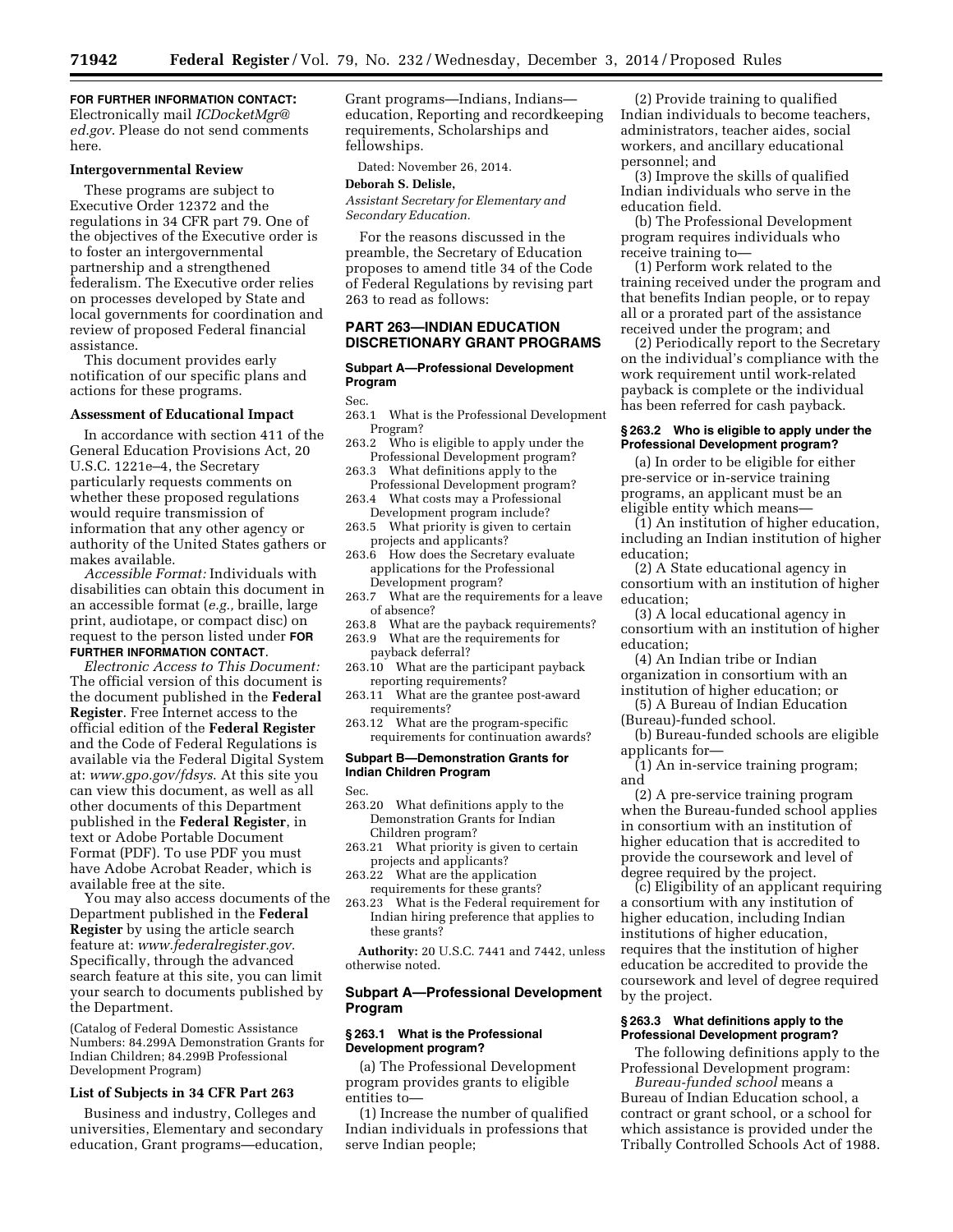*Department* means the U.S. Department of Education.

*Dependent allowance* means costs for the care of minor children under the age of 18 who reside with the training participant and for whom the participant has responsibility. The term does not include financial obligations for payment of child support required of the participant.

*Full course load* means the number of credit hours that the institution requires of a full-time student.

*Full-time student* means a student who—

(1) Is a degree candidate for a baccalaureate or graduate degree;

(2) Carries a full course load; and (3) Is not employed for more than 20 hours a week.

*Good standing* means a cumulative grade point average of at least 2.0 on a 4.0 grade point scale in which failing grades are computed as part of the average, or another appropriate standard established by the institution.

*Graduate degree* means a postbaccalaureate degree awarded by an institution of higher education.

*Indian* means an individual who is— (1) A member of an Indian tribe or band, as membership is defined by the Indian tribe or band, including any tribe or band terminated since 1940, and any tribe or band recognized by the State in which the tribe or band resides;

(2) A descendant of a parent or grandparent who meets the requirements of paragraph (1) of this definition;

(3) Considered by the Secretary of the Interior to be an Indian for any purpose;

(4) An Eskimo, Aleut, or other Alaska Native; or

(5) A member of an organized Indian group that received a grant under the Indian Education Act of 1988 as it was in effect on October 19, 1994.

*Indian institution of higher education*  means an accredited college or university within the United States cited in section 532 of the Equity in Educational Land-Grant Status Act of 1994, any other institution that qualifies for funding under the Tribally Controlled College or University Assistance Act of 1978, and the Navajo Community College, authorized in the Navajo Community College Assistance Act of 1978.

*Indian organization* means an organization that—

(1) Is legally established—

(i) By tribal or inter-tribal charter or in accordance with State or tribal law; and

(ii) With appropriate constitution, bylaws, or articles of incorporation;

(2) Includes in its purposes the promotion of the education of Indians;

(3) Is controlled by a governing board, the majority of which is Indian;

(4) If located on an Indian reservation, operates with the sanction or by charter of the governing body of that reservation;

(5) Is neither an organization or subdivision of, nor under the direct control of, any institution of higher education; and

(6) Is not an agency of State or local government.

*Induction services* means services provided after participant's complete their training program and during their first year of teaching. Induction services support and improve participants' professional performance and promote their retention in the field of education and teaching. They include, at a minimum, these activities:

(1) High-quality mentoring, coaching, and consultation services for the participant to improve performance;

(2) Access to research materials and information on teaching and learning;

(3) Assisting new teachers with use of technology in the classroom and use of data, particularly student achievement data, for classroom instruction;

(4) Clear, timely and useful feedback on performance, provided in coordination with the participant's supervisor; and

(5) Periodic meetings or seminars for participants to enhance collaboration, feedback, and peer networking and support.

*In-service training* means activities and opportunities designed to enhance the skills and abilities of individuals in their current areas of employment.

*Institution of higher education* means an accredited college or university within the United States that awards a baccalaureate or post-baccalaureate degree.

*Participant* means an Indian individual who is being trained under the Professional Development program.

*Payback* means work-related service or cash reimbursement to the Department of Education for the training received under the Professional Development program.

*Pre-service training* means training to Indian individuals to prepare them to meet the requirements for licensing or certification in a professional field requiring at least a baccalaureate degree.

*Professional development activities*  means pre-service or in-service training offered to enhance the skills and abilities of individual participants.

*Secretary* means the Secretary of the Department of Education or an official or employee of the Department acting for the Secretary under a delegation of authority.

*Stipend* means that portion of an award that is used for room, board, and personal living expenses for full-time participants who are living at or near the institution providing the training. (Authority: 20 U.S.C. 7442 and 7491)

# **§ 263.4 What costs may a Professional Development program include?**

(a) A Professional Development program may include, as training costs, assistance to—

(1) Fully finance a student's educational expenses including tuition, books, and required fees; health insurance required by the institution of higher education; stipend; dependent allowance; technology costs; program required travel; and instructional supplies; or

(2) Supplement other financial aid, including Federal funding other than loans, for meeting a student's educational expenses.

(b) The Secretary announces the expected maximum amounts for stipends and dependent allowance in the annual notice inviting applications published in the **Federal Register**.

(c) Other costs that a Professional Development program may include, but that must not be included as training costs, include costs for—

(1) Collaborating with prospective employers within the grantees' local service area to create a pool of potentially available qualifying employment opportunities;

(2) In-service training activities such as providing mentorships linking experienced teachers at job placement sites with program participants; and

(3) Assisting participants in identifying and securing qualifying employment opportunities in their field of study following completion of the program.

# **§ 263.5 What priority is given to certain projects and applicants?**

(a) The Secretary gives priority to an application submitted by an Indian tribe, Indian organization, or an Indian institution of higher education that is eligible to participate in the Professional Development program. A consortium application of eligible entities that meets the requirements of 34 CFR 75.127 through 75.129 of EDGAR and includes an Indian tribe, Indian organization, or Indian institution of higher education will be considered eligible to receive priority points only if the consortium designates the Indian institution of higher education as the fiscal agent. In order to be considered a consortium application, the application must include the consortium agreement, signed by all parties.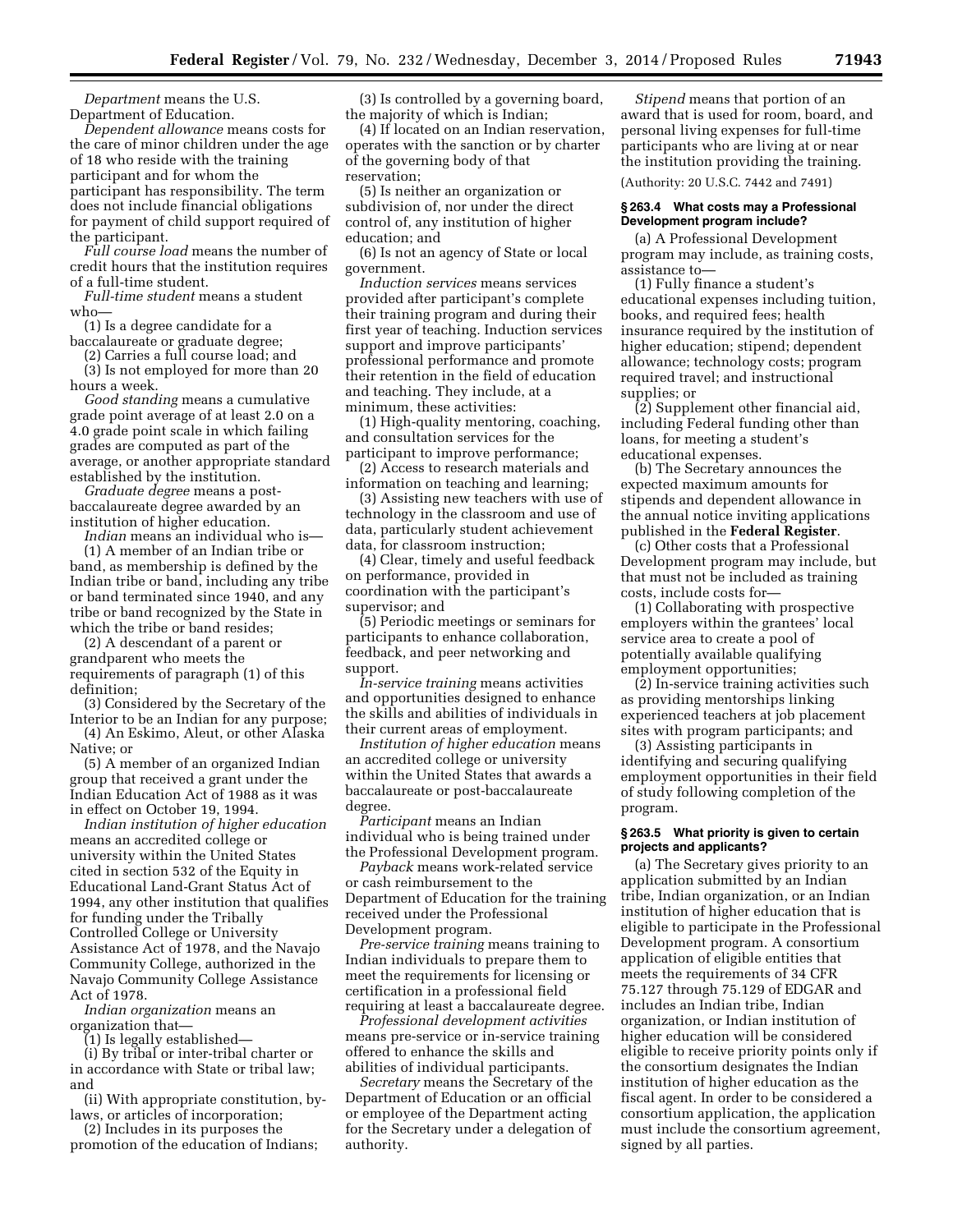(b) The Secretary may annually establish as a priority any of the priorities listed in this paragraph. When inviting applications for a competition under the Professional Development program, the Secretary designates the type of each priority as absolute, competitive preference, or invitational through a notice in the **Federal Register**. The effect of each type of priority is described in 34 CFR 75.105.

(1) *Pre-Service training for teachers.*  The Secretary establishes a priority for projects that:

(i) Provide support and training to Indian individuals to complete a preservice education program that enables the individuals to meet the requirements for full State certification or licensure as a teacher through—

(A) Training that leads to a bachelor's degree in education before the end of the award period, unless the State requires a fifth year for licensure in a specific subject area;

(B) For States allowing a degree in a specific subject area, training that leads to a bachelor's degree in the subject area as long as the training meets the requirements for full State teacher certification or licensure; or

(C) Training in a current or new specialized teaching assignment that requires at least a bachelor's degree and in which a documented teacher shortage exists;

(ii) Provide one year of induction services, during the award period, to participants after graduation, certification, or licensure, while they are completing their first year of work in schools with significant Indian student populations; and

(iii) Include goals for the:

(A) Number of participants to be recruited each year;

(B) Number of participants to

continue in the project each year; (C) Number of participants to graduate each year; and

(D) Number of participants to find qualifying jobs within twelve months of completion.

(2) *Pre-service administrator training.*  The Secretary establishes a priority for projects that—

(i) Provide support and training to Indian individuals to complete a master's degree in education administration that is provided before the end of the award period and that allows participants to meet the requirements for State certification or licensure as an education administrator;

(ii) Provide one year of induction services, during the award period, to participants after graduation, certification, or licensure, while they are completing their first year of work as

administrators in schools with significant Indian student populations; and

(iii) Include goals for the:

(A) Number of participants to be recruited each year;

(B) Number of participants to

continue in the project each year; (C) Number of participants to graduate each year; and

(D) Number of participants to find qualifying jobs within twelve months of completion.

(3) *Letter of support.* The Secretary establishes a priority for applicants that include a letter of support signed by the authorized representative of a local educational agency (LEA) or Bureaufunded school or other entity in the applicant's service area that agrees to consider program graduates for qualifying employment.

(Authority: 20 U.S.C. 7442 and 7473)

#### **§ 263.6 How does the Secretary evaluate applications for the Professional Development program?**

The Secretary uses the procedures for establishing selection criteria and factors in 34 CFR § 75.200 through 75.210 of this title to establish the criteria and factors used to evaluate applications submitted in a grant competition for the Professional Development program. The Secretary may also consider one or more of the criteria and factors listed in paragraphs (a) through (e) of this section to evaluate applications.

(a) *Need for project.* In determining the need for the proposed project, the Secretary considers one or more of the following:

(1) The extent to which the proposed project will prepare personnel in specific fields in which shortages have been demonstrated through a job market analysis; and

(2) The extent to which employment opportunities exist in the project's service area, as demonstrated through a job market analysis.

(b) *Significance.* In determining the significance of the proposed project, the Secretary considers one or more of the following:

(1) The potential of the proposed project to develop effective strategies for teaching Indian students and improving Indian student achievement, as demonstrated by a plan to share findings gained from the proposed project with parties who could benefit from such findings, such as other institutions of higher education who are training teachers and administrators who will be serving Indian students; and

(2) The likelihood that the proposed project will build local capacity to provide, improve, or expand services that address the specific needs of Indian students.

(c) *Quality of the project design.* The Secretary considers one or more of the following factors in determining the quality of the design of the proposed project:

(1) The extent to which the goals, objectives, and outcomes to be achieved by the proposed project are ambitious but also attainable and address—

(i) The number of participants expected to be recruited in the project each year;

(ii) The number of participants expected to continue in the project each year;

(iii) The number of participants expected to graduate; and

(iv) The number of participants expected to find qualifying jobs within twelve months of completion;

(2) The extent to which the proposed project has a plan for recruiting and selecting participants that ensures that program participants are likely to complete the program; and

(3) The extent to which the proposed project will incorporate the needs of potential employers, as identified by a job market analysis, by establishing partnerships and relationships with appropriate entities (*e.g.,* Bureau-funded schools, organizations providing educational services to Indian students, and LEAs) and developing programs that meet their employment needs.

(d) *Quality of project services.* The Secretary considers one or more of the following factors in determining the quality of project services:

(1) The likelihood that the proposed project will provide participants with learning experiences that develop needed skills for successful teaching and/or administration in schools with significant Indian populations;

(2) The extent to which the proposed project prepares participants to adapt teaching and/or administrative practices to meet the breadth of Indian student needs;

(3) The extent to which the applicant will provide job placement activities that reflect the findings of the job market analysis and needs of potential employers; and

(4) The extent to which the applicant will offer induction services that reflect the latest research on effective delivery of such services.

(e) *Quality of project personnel.* The Secretary considers one or more of the following factors when determining the quality of the personnel who will carry out the proposed project: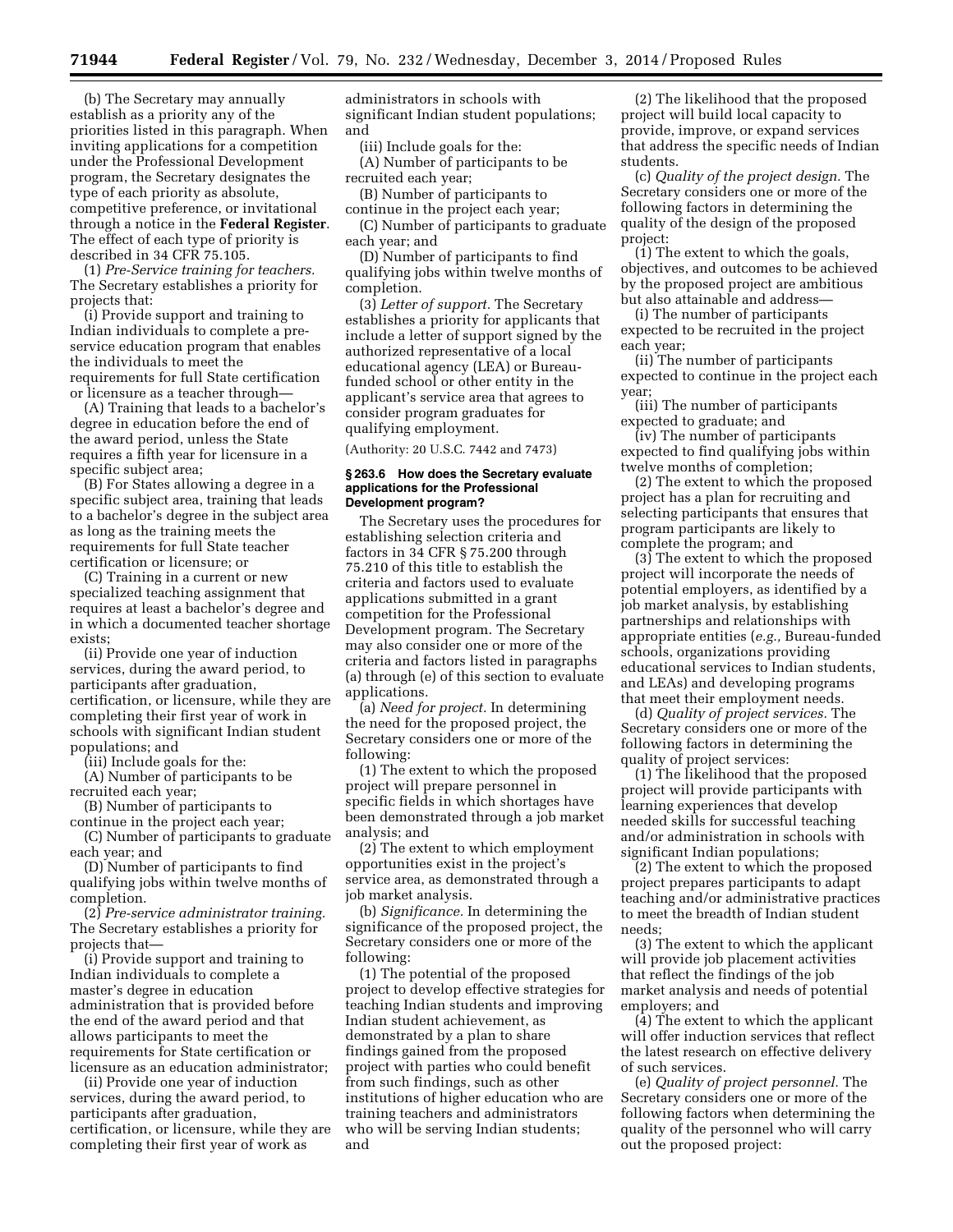(1) The qualifications, including relevant training, experience, and cultural competence, of the project director and the amount of time this individual will spend directly involved in the project;

(2) The qualifications, including relevant training, experience, and cultural competence, of key project personnel and the amount of time to be spent on the project and direct interactions with participants; and

(3) The qualifications, including relevant training, experience, and cultural competence (as necessary), of project consultants or subcontractors, if any.

#### **§ 263.7 What are the requirements for a leave of absence?**

(a) A participant must submit a written request for a leave of absence to the project director not less than 30 days prior to withdrawal or completion of a grading period, unless an emergency situation has occurred and the project director chooses to waive the prior notification requirement.

(b) The project director may approve a leave of absence, for a period not longer than twelve months, provided the participant has completed at least twelve months of training in the project and is in good standing at the time of request.

(c) The project director permits a leave of absence only if the institution of higher education certifies that the training participant is eligible to resume his or her course of study at the end of the leave of absence.

(d) A participants who is granted a leave of absence and does not return to his or her course of study by the end of the grant project period will be considered not to have completed the course of study for the purpose of project performance reporting.

#### **§ 263.8 What are the payback requirements?**

(a) *General.* All participants must—

(1) Either perform work-related payback or provide cash reimbursement to the Department for the training received. It is the preference of the Department for participants to complete a work-related payback;

(2) Sign an agreement, at the time of selection for training, that sets forth the payback requirements; and

(3) Report employment verification in a manner specified by the Department or its designee.

(b) *Work-related payback.* 

(1) Participants qualify for workrelated payback if the work they are performing is in their field of study under the Professional Development program and benefits Indian people. Employment in a school that has a significant Indian student population qualifies as work that benefits Indian people.

(2) The period of time required for a work-related payback is equivalent to the total period of time for which preservice or in-service training was actually received on a month-for-month basis under the Professional Development program.

(3) Work-related payback is credited for the actual time the participant works, not for how the participant is paid (*e.g.,* for work completed over 9 months but paid over 12 months, the payback credit is 9 months).

(4) For participants that initiate, but cannot complete, a work-related payback, the payback converts to a cash payback that is prorated based upon the amount of work-related payback completed.

(c) *Cash payback.* 

(1) Participants who do not submit employment verification within twelve months of program exit or completion, or have not submitted employment verification for a twelve-month period during a work-related payback, will automatically be referred for a cash payback unless the participant qualifies for a deferral as described in § 263.9.

(2) The cash payback required shall be equivalent to the total amount of funds received and expended for training received under this program and may be prorated based on any approved workrelated service the participant performs.

(3) Participants who are referred to cash payback may incur non-refundable penalty and administrative fees in addition to their total training costs and will incur interest charges starting the day of referral.

(4) The cash payback obligation may only be discharged through bankruptcy if repaying the loan would cause the participant undue hardship as defined in 11 U.S.C. 523(a)(8).

(Authority: 20 U.S.C. 7442)

#### **§ 263.9 What are the requirements for payback deferral?**

(a) *Education deferral.* If a participant completes or exits the Professional Development program, but plans to continue his or her education as a fulltime student without interruption, in a program leading to a degree at an accredited institution of higher education, the Secretary may defer the payback requirement until the participant has completed his or her educational program.

(1) A request for a deferral must be submitted to the Secretary within 30

days of leaving the Professional Development program and must provide the following information—

(i) The name of the accredited institution the student will be attending;

- (ii) A copy of the letter of admission from the institution;
- (iii) The degree being sought; and
- (iv) The projected date of completion. (2) If the Secretary approves the

deferment of the payback requirement on the basis that a participant is continuing as a full-time student, the participant must submit to the Secretary a status report from an academic advisor or other authorized representative of the institution of higher education, showing verification of enrollment and status, after every grading period.

(b) *Military deferral.* If a participant exits the Professional Development program because he or she is called or ordered to active duty status in connection with a war, military operation, or national emergency for more than 30 days as a member of a reserve component of the Armed Forces named in 10 U.S.C. 10101, or as a member of the National Guard on fulltime National Guard duty, as defined in 10 U.S.C. 101(d)(5), the Secretary may defer the payback requirement until the participant has completed his or her military service, for a period not to exceed 36 months. Requests for deferment must be submitted to the Secretary within 30 days of the earlier of leaving the Professional Development program or the call to military service, and must provide—

(1) A written statement from the participant's commanding or personnel officer certifying—

(i) That the participant is on active duty in the Armed Forces of the United States;

(ii) The date on which the participant's service began; and

(iii) The date on which the participant's service is expected to end; or

(2)(i) A true certified copy of the

participant's official military orders; and (ii) A copy of the participant's

military identification.

# **§ 263.10 What are the participant payback reporting requirements?**

(a) *Notice of intent.* Participants must submit to the Secretary, within 30 days of completion of, or exit from, as applicable, their training program, a notice of intent to complete a workrelated or cash payback, or to continue in a degree program as a full-time student.

(b) *Work-related payback.* 

(1) Starting within six months after exit from or completion of the program,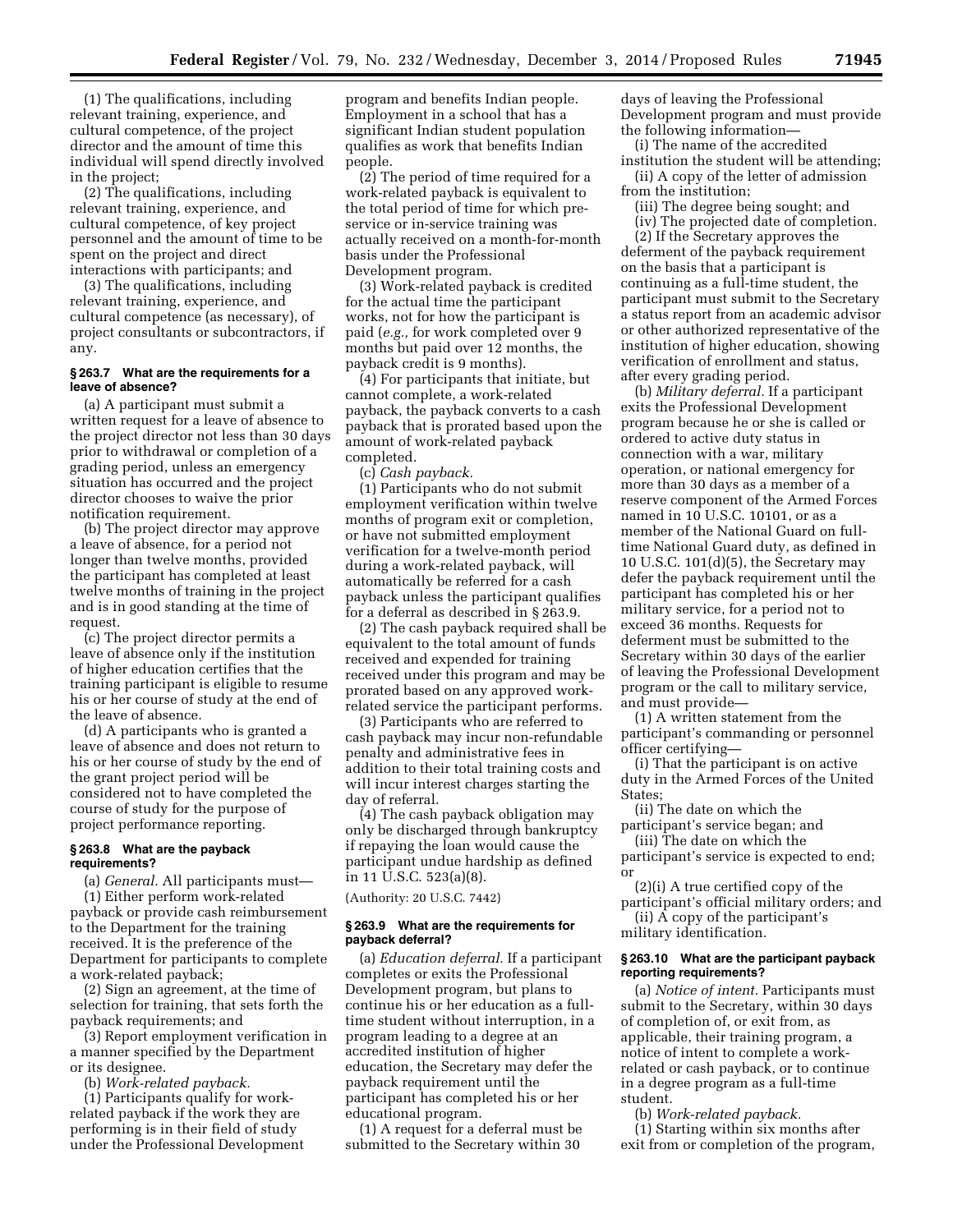participants must submit to the Secretary employment information, which includes information explaining how the employment is related to the training received and benefits Indian people.

(2) Participants must submit an employment status report every six months beginning from the date the work-related service is to begin until the payback obligation has been fulfilled.

(c) *Cash payback.* If a cash payback is to be made, the Department contacts the participant to establish an appropriate schedule for payments.

#### **§ 263.11 What are the grantee post-award requirements?**

(a) Prior to providing funds or services to a participant, the grantee must conduct a payback meeting with the participant to explain the costs of training and payback responsibilities following training.

(b) The grantee must report to the Secretary all participant training and payback information in a manner specified by the Department or its designee.

(c)(1) Grantees must obtain a signed payback agreement from each participant before the participant begins training. The agreement must include—

(i) The estimated total training costs;

(ii) The estimated length of training; and

(iii) Information documenting that the grantee held a payback meeting with the participant that meets the requirements of this section.

(2) Grantees must submit a signed payback agreement to the Department within seven days of signing of the payback agreement.

(d) Grantees must conduct activities to assist participants in identifying and securing qualifying employment opportunities following completion of the program.

 $(e)(1)$  Awards that are primarily for the benefit of Indians are subject to the provisions of section 7(b) of the Indian Self-Determination and Education Assistance Act (Pub. L. 93–638). That section requires that, to the greatest extent feasible, a grantee—

(i) Give to Indians preferences and opportunities for training and employment in connection with the administration of the grant; and

(ii) Give to Indian organizations and to Indian-owned economic enterprises, as defined in section 3 of the Indian Financing Act of 1974 (25 U.S.C. 1452(e)), preference in the award of contracts in connection with the administration of the grant.

(2) For the purposes of paragraph (e), an Indian is a member of any federally recognized Indian tribe.

(Authority: Pub. L. 93–638, Section 7(b); 25 U.S.C. 450b, 450e(b))

# **§ 263.12 What are the program-specific requirements for continuation awards?**

(a) In making continuation awards, in addition to applying the criteria in 34 CFR § 75.253, the Secretary considers the extent to which a grantee has achieved its project goals to recruit, retain, graduate, and place in qualifying employment program participants.

(b) The Secretary may reduce continuation awards, including the portion of awards that may be used for administrative costs, as well as student training costs, based on a grantee's failure to achieve its project goals specified in paragraph (a) of this section.

Subpart B—Demonstration Grants for Indian Children Program

# **§ 263.20 What definitions apply to the Demonstration Grants for Indian Children program?**

The following definitions apply to the Demonstration Grants for Indian Children program:

*Federally supported elementary or secondary school for Indian students*  means an elementary or secondary school that is operated or funded, through a contract or grant, by the Bureau of Indian Education.

*Indian* means an individual who is— (1) A member of an Indian tribe or band, as membership is defined by the Indian tribe or band, including any tribe or band terminated since 1940, and any tribe or band recognized by the State in which the tribe or band resides;

(2) A descendant of a parent or grandparent who meets the requirements described in paragraph (1) of this definition;

(3) Considered by the Secretary of the Interior to be an Indian for any purpose; (4) An Eskimo, Aleut, or other Alaska

Native; or

(5) A member of an organized Indian group that received a grant under the Indian Education Act of 1988 as it was in effect on October 19, 1994.

*Indian institution of higher education*  means an accredited college or university within the United States cited in section 532 of the Equity in Educational Land-Grant Status Act of 1994, any other institution that qualifies for funding under the Tribally Controlled College or University Assistance Act of 1978, and the Navajo Community College, authorized in the Navajo Community College Assistance Act of 1978.

*Indian organization* means an organization that—

(1) Is legally established—

(i) By tribal or inter-tribal charter or in accordance with State or tribal law; and

(ii) With appropriate constitution, bylaws, or articles of incorporation;

(2) Includes in its purposes the promotion of the education of Indians;

(3) Is controlled by a governing board, the majority of which is Indian;

(4) If located on an Indian reservation, operates with the sanction of or by charter from the governing body of that reservation;

(5) Is neither an organization or subdivision of, nor under the direct control of, any institution of higher education; and

(6) Is not an agency of State or local government.

*Native youth community projects*  mean projects that are—

(1) Focused on a defined local geographic area;

(2) Centered on the goal of ensuring that Indian students are prepared for college and careers;

(3) Informed by data, which could be either a needs assessment conducted within the last three years or other data analysis, on:

(i) The greatest barriers, both in and out of school, to the readiness of local Indian students for college and careers;

(ii) Opportunities in the local community to support Indian students; and

(iii) Existing local policies, programs, practices, service providers, and funding sources;

(4) Focused on one or more barriers or opportunities with a community-based strategy or strategies and measurable objectives; and

(5) Designed and implemented through a partnership of various entities, which includes:

(i) A tribe or its tribal educational agency;

(ii) One or more BIE-funded schools, one or more local educational agencies, or both; and

(iii) Other optional entities, including community-based organizations, national nonprofit organizations, and Alaska regional corporations; and (6) Led by an entity that—

(i) Is eligible for a grant under the Demonstration Grants for Indian

Children program; and

(ii) Demonstrates, or partners with an entity that demonstrates, the capacity to improve outcomes for Indian students through experience with programs funded through other sources.

*Professional development activities*  means in-service training offered to enhance the skills and abilities of individuals that may be part of, but not exclusively, the activities provided in a